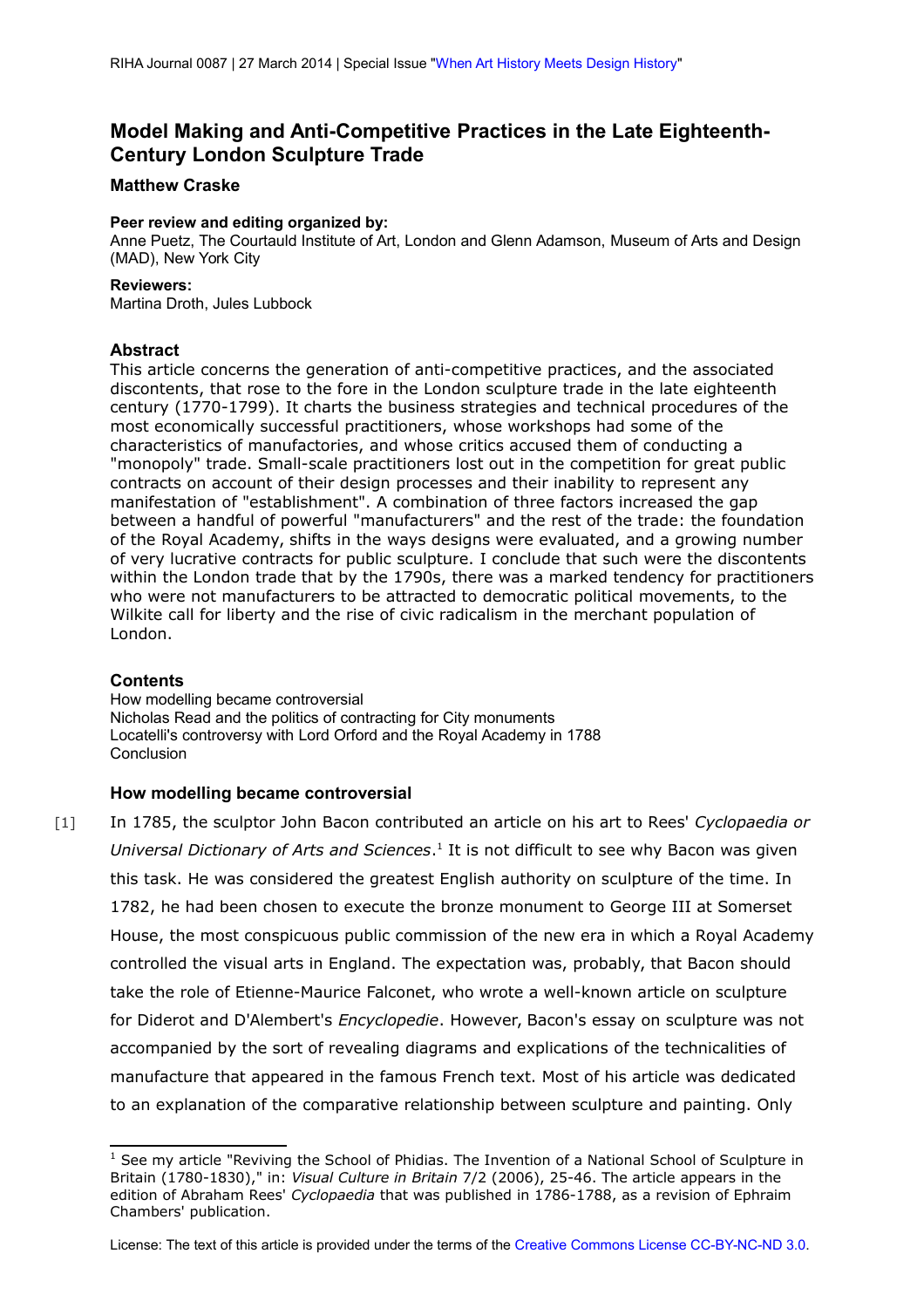rudimentary information on the making of sculpture was provided, certainly insufficient to guide in any process of making.

- [2] The publication of compendia of knowledge, such as encyclopaedias, is commonly regarded as a defining aspect of the "Enlightenment". These ventures were important agencies of progress or "improvement". Including accounts of technological processes in such publications, it was argued, was in the public interest. Manufacturing techniques, and knowledge used in the making of works of art, should not be shrouded in mystery. Secrecy in relation to the design and production of objects was seen to hold back healthy competition, a crucial pre-requisite to progress. A buying public knowledge that was well informed in these matters was regarded as an encouragement to technically proficient producers.
- [3] Bacon, then, might have been expected by an Encyclopaedia publisher to have had something definite to say about the way sculpture was made. That he was so unforthcoming was significant, and, perhaps, somewhat in character. Bacon, as we shall see in this essay, had a reputation for anti-competitive practices. Rees might not have known it, but Bacon was the least likely of practitioners to explain his manufacturing techniques to a wider world. However, it requires to be pointed out, by way of a context, that, had the article in Rees' *Cylopaedia* provided a detailed account of technical processes of sculpture making in England, it would have become a unique source of historical knowledge. As it stands, the absence of such published information probably indicates that the British reading public, and consumers of sculpture, were not very interested in such things. Had there been a well-developed appetite for knowledge of such matters it is likely that someone in "the trade" would have provided for it.
- [4] That study of how sculpture was made in eighteenth-century London is so challenging today is, then, largely owing to the lack of public interest in such matters at the time. Most trade knowledge, from the most efficient ways to divide labour to the best techniques of construction, was communicated orally. As a consequence, it has been lost. Types of documentation that were never intended to be used in this way, such as the auction catalogues of closing yards, fire insurance records or bank accounts, now constitute our main hope of piecing together such histories of "facture".
- [5] Certain parts of the process of making sculpture are more obscure than others. As a rule, the parts of production that most involved hard manual labour were least open to public perusal. They are, as a consequence, very difficult to describe in historical hindsight. Of all the stories of sculpture's production, that of how marble was quarried, and how raw materials reached the yards, seems to have been farthest from public concerns. It is not a coincidence, thus, that no scholar, even in the social history of art *milieu*, has had enough knowledge to underscore an account of the art of making sculpture in eighteenth-century London with one of the marble trade. That is not to say that there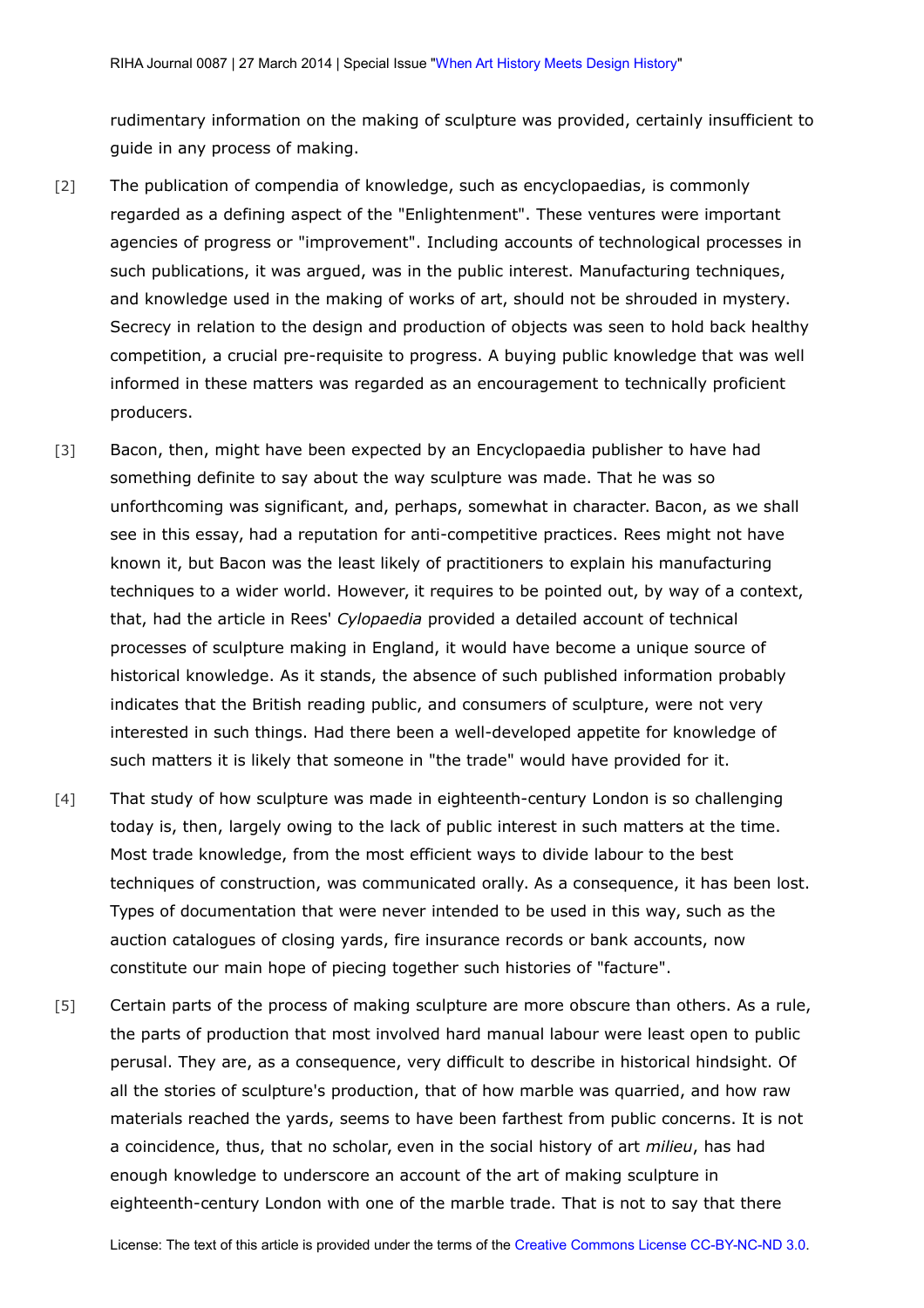was a conspicuous demand for information about parts of the process of making that were less to do with dirty and dangerous manual labour. In this essay I argue that information about how sculpture was designed, on paper and through various types of modelling, remained restricted in the eighteenth century. This was mainly because there was little apparent public interest in the matter of authorship. There was, as we shall see in this essay, an angry understanding, building within the ranks of underlings, that powerful workshop masters were passing off their employees' three dimensional designs as their own. Public ignorance and indifference to the matter of how sculpture was made clearly allowed for these injustices to be perpetrated. There were those who thought that encouraging the public to care about these things was the key to preventing these injustices. However, my argument here is that these were voices in the wilderness. Most patrons and buyers seem to have been content with the illusion that when they commissioned or bought a piece of sculpture it was representative of the creative accomplishments and efforts of the owner of the business. This illusion served the interests of producers and consumers alike. The majority of the trade, who worked as employees, were the victims of the illusion.

[6] Although many of the details of manufacturing process remain arcane, enough is known to suggest that workshop methods and conditions varied widely. In order to comprehend the disputes concerning facture that are discussed in this essay it is necessary to appreciate the marked differences that existed in business models. Some London workshops were little more than one-man enterprises. Others were something like factories. The Milanese sculptor, Giovanni Battista Locatelli, who is the subject of one of the central topics of this article, seems to have worked on one major contract at a time. Owner of the business, and involved in every part of the process of making, he probably had few, if any, assistants. Other practitioners had dozens of concurrent projects in train when they were at the height of their powers. The most such men might do, when addressing the majority of commissions, was to sign off the contractual papers. Thereafter they were likely to take all of the credit, in all senses of the word. For someone like Joseph Wilton, the first secretary to the Royal Academy, designing a piece of sculpture could mean as little as approving other men's drawings and models. Wilton relied in many of his public works upon drawings made by his friends, Giovanni Battista Cipriani and William Chambers. He was also prone to turn the whole manufacturing process over to others. One work which was contracted to him, but he did not even design in three dimensions, was the colossal lead equestrian monument to George III in Berkeley Square (completed 1766). Having a lot of work on hand in his capacity as official sculptor to the King, Wilton turned to his former tutor in Paris, Jean-Baptiste Pigalle, to provide him with a good sub-contractor. The man who fitted the role, one Beaupré, had been in London, in a workshop in Covent Garden, for about two years when he was asked to make the royal monument. He left immediately afterward and only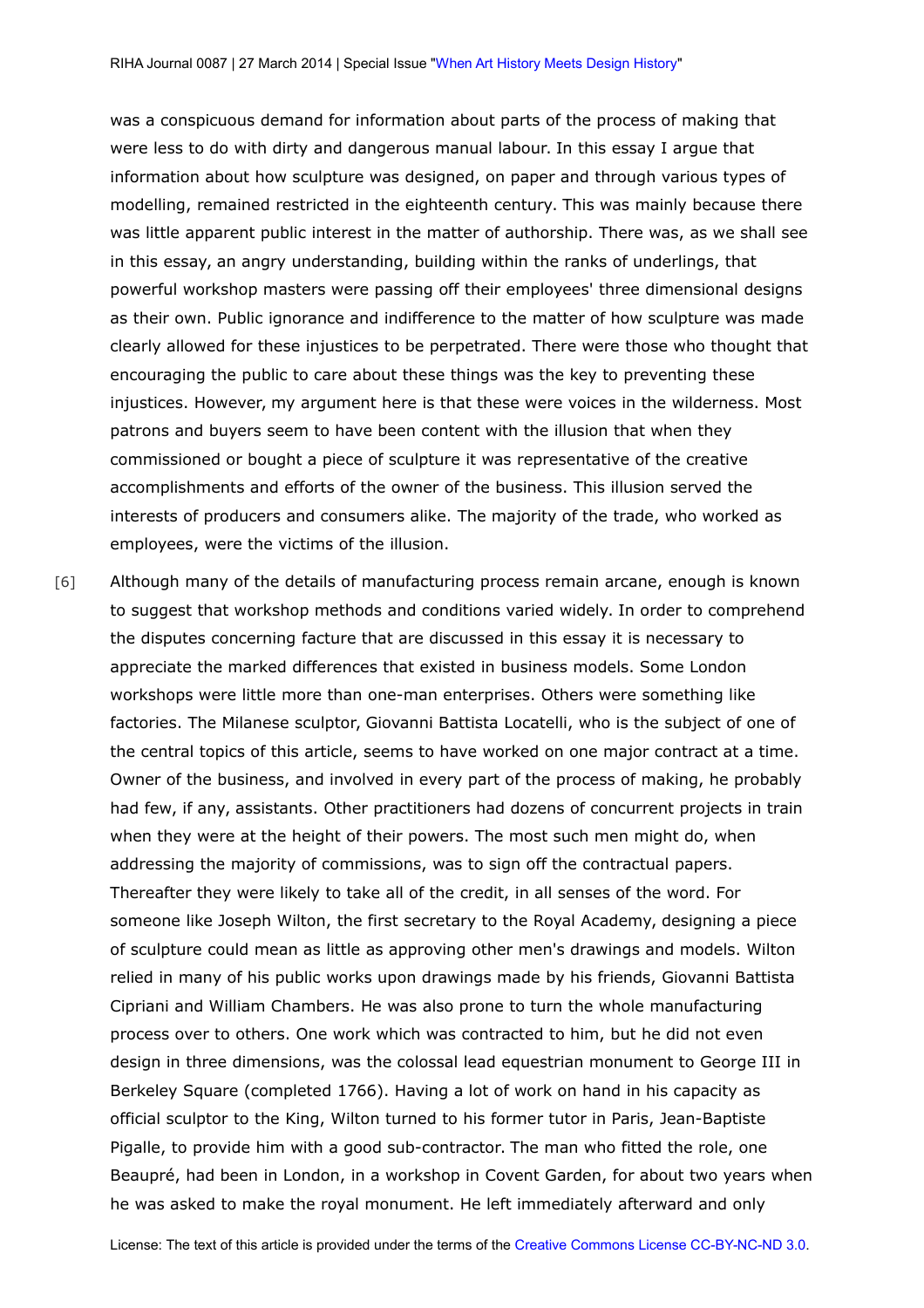decades later was it revealed, by J.T Smith, that Wilton had had no role in the making or design of the statue.<sup>[2](#page-3-0)</sup> About four years after Smith published the information, the statue collapsed under its own weight. This suggests that the competence of Beaupré, who specialised in garlanding, had been over-estimated to solve an immediate problem.

- [7] There are, then, good reasons for an art historian to be very cautious of believing that the three dimensional design of English eighteenth-century sculpture was always, even often, performed by the man who passed for the creator in the perception of the commissioner, purchaser, or broader viewing public. The main question for historians is whether this amounted, upon eighteenth-century terms, to exploitation; it being possible that concerns to establish the identity of designers in the twenty-first century are largely anachronistic. Moreover, it is legitimate to ask whether it became increasingly likely that division of labour would express itself in such patent injustices as to cause discontents between practitioners as we move into the world of the early Industrial Revolution. Across the eighteenth century, demand for sculpture made in London grew markedly. The number of competitors in this market did not grow accordingly. One only has to look at the number of commissions taken by John Bacon the elder, or Joseph Nollekens, by comparison to even the most successful practitioners of the first half of the century, to see this. I argue in this essay that anti-competitive practices were not just better reported in the late eighteenth century, they were probably a more serious problem. The fact that it is possible to read in the newspapers about discontents about the way sculpture was contracted only after the Seven Years War (1756-1763) may well reflect a growing understanding that the great workshop masters were exploitative. Moreover, there was, I argue, a manifest growth in the understanding that it was wrong for one man to live on the proceeds of the designs of another without either fully acknowledging the debt or paying generously to compensate.
- [8] This essay claims to provide no more than indications of changing attitudes to the design process, and the part they played in the broader realm of facture. Much as it is best to admit to our lack of knowledge about manufacturing techniques, it is also necessary to be cautious in our claims to understand the business. It is important to note, for instance, that one of the workshop masters that is considered here as a farmer of contracts, Joseph Wilton, went bankrupt. Matters are not so simple, then, as describing how a few wealthy practitioners bullied the rest of the London trade. This is not a straightforward story of how an establishment, which arose within the producer classes, became fabulously wealthy and famous at the expense of their peers. Some practitioners, however, did become very wealthy and did use their social power to force those who might have competed with them to work for them. Others were, equally clearly, never able to grow their practices to the extent that they could broker out contracts. One of the

<span id="page-3-0"></span><sup>2</sup> John Thomas Smith, *Nollekens and his Times*, London, 1823, 2 vols, vol. 1, 112.

License: The text of this article is provided under the terms of the [Creative Commons License CC-BY-NC-ND 3.0.](http://creativecommons.org/licenses/by-nc-nd/3.0/de/deed.en)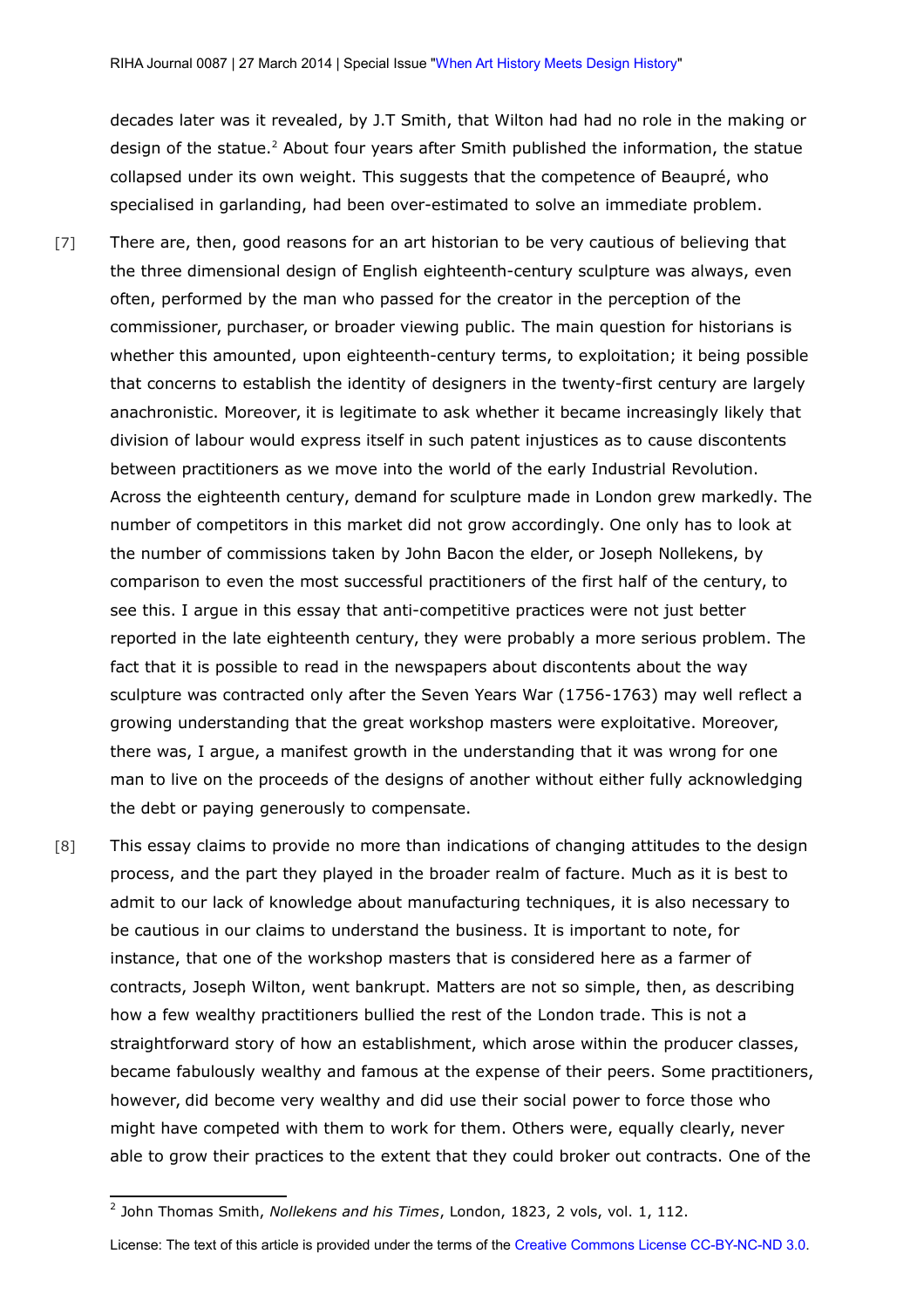characters examined in this essay, Giovanni Battista Locatelli, appears to have been at the mercy of a single patron, Lord Orford. Broadly, the great majority of London's skilled marble carvers and model makers of the eighteenth century never had enough capital to set up an independent business. Even the most brilliant among them, the likes of Louis François Roubiliac and John Deare, remained employees for many years. Throughout the eighteenth century, only a tiny minority of sculptors who worked in London were serious contenders for ambitious contracts. This means that the labour market was, probably, perennially full of skilled modellers who did not have the resources, and thus the opportunities, to take credit for their talents. Sadly, it is likely that there were many men with skills as modellers as great as those of Deare and Roubiliac but who were fated never to be credited with any of their own work.

- [9] There were two basic ways in which the three dimensional design of talented men could be passed off as that of a celebrated practitioner. The first was the process of subcontracting whole commissions to smaller workshops and not informing the client. We know that Henry Cheere used the shop of Richard Hayward in this manner.<sup>[3](#page-4-0)</sup> Most wellknown workshop masters also needed to employ men who were fully skilled in every part of practice, including modelling. It is, perhaps, not surprising to find that large manufactories had such employees. John Cheere, for instance, made use of William Collins as a foreman of his lead works for many years. Collins eventually became an independent practitioner, specialising in shallow relief work of a very high standard. More remarkable is that Roubiliac had such employees. According to Nicolas Read, he was able to execute whole contracts for Roubiliac when the latter was on his tour of Rome. It was reported in Read's obituary in *The Gentleman's Magazine* of 1787 that he modelled and made the famous figure of Death in the Nightingale monument.
- [10] There were other ways in which the modelling of works could be performed by someone other than the contracting workshop master. On certain occasions, it would seem, workshop masters who were in need of modelling work, at times of high demand, brought in the services of competitors. There are indications that this occurred in the Hyde Park Corner workshop of London's leading producer of lead and plaster casts, John Cheere. When John Cheere died, an advertisement appeared for the auction by Mr Greenwood of the contents of his workshop in *The Morning Post* of February 5 1788. One of the prime attractions of this sale was that many of the models and moulds on the premises had been made by famous names. The advertisement concluded with the boast that the terracotta models in the shop were "by Rysbrack, Stanley, Collins, Van Nost, Sponge, Bacon &co.". It may be that Cheere simply liked to collect the models of others. However, we know that one of those listed, William Collins, had once been John Cheere's

<span id="page-4-0"></span><sup>3</sup> For an account of Cheere's business practises see my book *The Silent Rhetoric of the Body. A History of Monumental Sculpture and Commemorative Art in England, 1720-1770*, New Haven and London 2008.

License: The text of this article is provided under the terms of the [Creative Commons License CC-BY-NC-ND 3.0.](http://creativecommons.org/licenses/by-nc-nd/3.0/de/deed.en)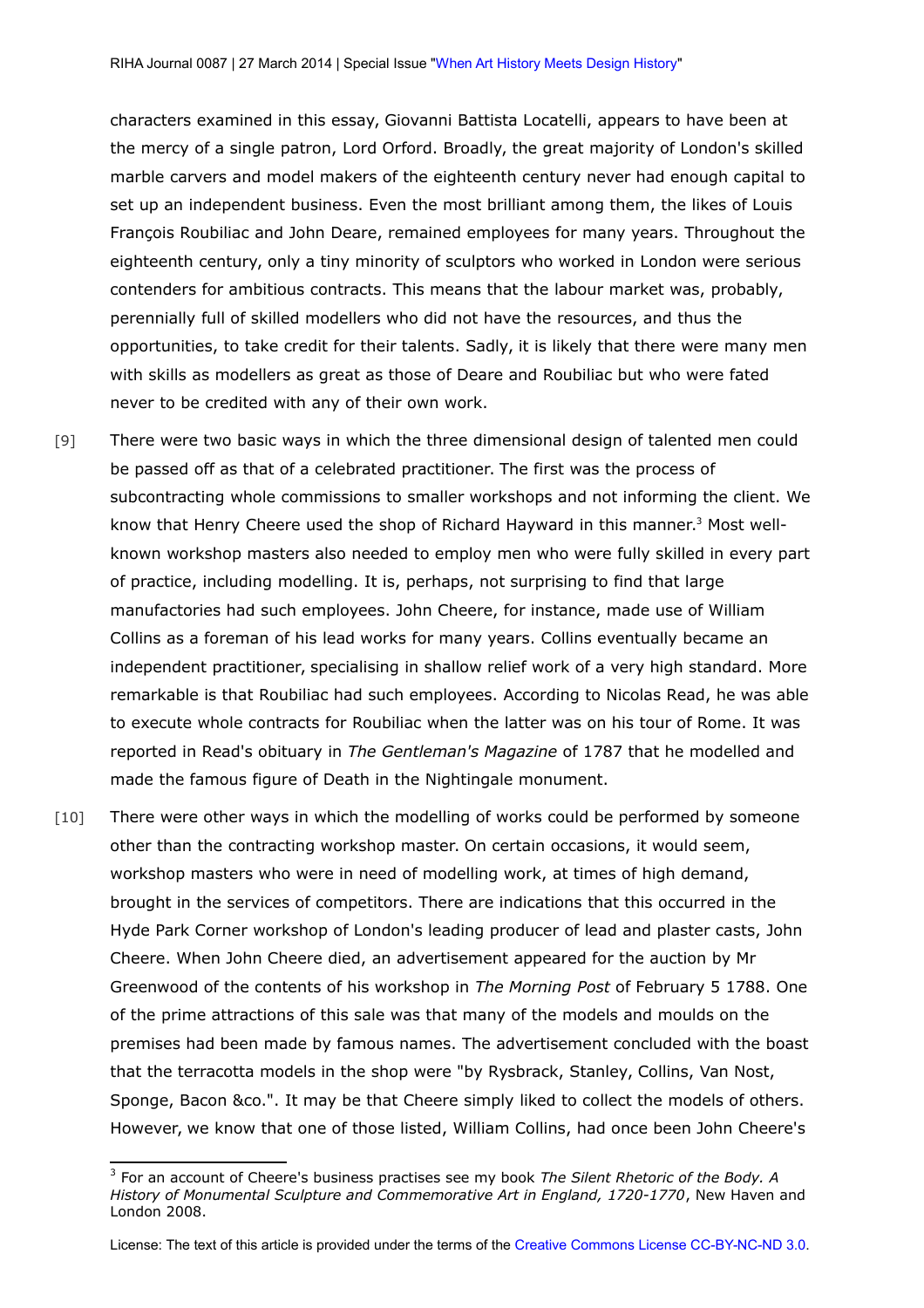foreman. It is possible that, on occasion, Cheere purchased the modelling work of the greatest workshop masters of the day, such as Rysbrack and Bacon. More likely, he had such men provide him with models which, given the division of labour in their shops, may well, in turn, have been made by their employees. It would seem, therefore, that the tendency for modelling work to pass between London's shops that even the productions of men more famous and respected than the workshop owner might be passed off as "in house" products. The implications of this for the twenty-first-century business of buying and selling eighteenth-century English sculpture, particularly in lead, are obvious. One might buy a piece "by" a lesser maker which was modelled by a more famous person. Alternatively, one might purchase a piece which is documented as "by" a famous name and be acquiring work designed in three dimensions by a completely forgotten figure.

- [11] There were several reasons why the matter of how sculpture was designed began to be made public in newspaper articles – whether or not readers were initially interested in such matters. Firstly, there was the growth, after the Seven Years War (1756-1763), in the number of monuments that were made by contract with a public body and with public money. Before the War, only one monument, that to Captain Cornewall in Westminster Abbey (1746-1752), had been paid for by Parliament. The expenditure of public money led to the gradual rise in the frequency of competitions for contracts, whether or not the sculpture was commissioned by Parliament. The Corporation of the City of London, as we shall see below, increased the number of their sculptural contracts in the last three decades of the eighteenth century and put some of them through open competition. Inevitably, those who lost these competitions, especially on financial considerations, thought it in their interests to explain why they had not got the commissions. The public was considered to have a right to know about these matters because sculpture was no longer mainly about private contractual relations, and in consequence we see the gradual release of information about the design and making of sculpture and the calculations of cost.
- [12] A second reason for the newsworthiness of such matters was the foundation of the Royal Academy, five years after the end of the Seven Years War, in 1768. The links became clear between holding office in the various committees of the new institution and preferment for public contracts. Although a lot of trade had, in the previous fifty years, been concentrated in a few hands, the involvement of a public institution in private enrichment had scandalous ramifications. Men such as Bacon were accused of being "monopolisers", and of using their role at the Academy to strangle competition. What was meant was that they operated a cartel with the co-operation of a department of state. Those who knew how the system worked but were not enriched by it, such as Locatelli, were anxious to expose its workings to a wider public.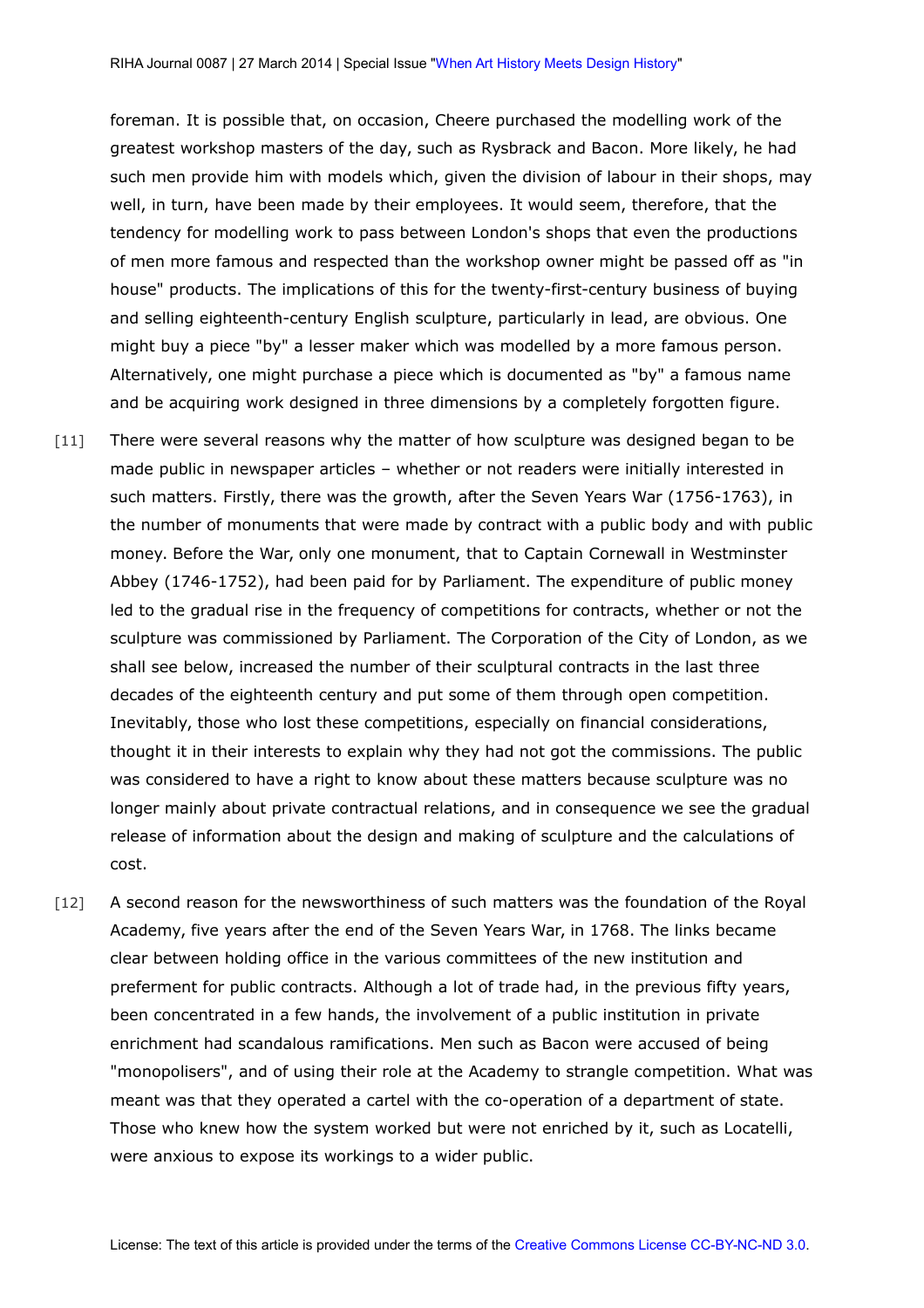- [13] Locatelli, as we shall see, became involved in a dispute with the Royal Academy in the mid-eighties, and released scurrilous details about the costing of public monuments by eminent academicians. Wilton was accused of making a profit of eight thousand five hundred pounds on the monument to General Wolfe which was completed in 1772.<sup>[4](#page-6-0)</sup> Locatelli claimed that such profiteering from martial patriotism was ubiquitous. In the *World* of July 1, 1788, Joseph Nollekens first appears in print as the kind of exploitative figure we later encounter in the pages of J.T. Smith's biography. He was accused of taking massive contract charges for patriotic monuments and paying workmen to design and manufacture large parts of them at fractional fees. William Armiger was said to have made two colossal emblematic figures for the monument to the Three Captains, at a charge of 85 and 95 pounds respectively, in the context of a project for which Nollekens had netted 3,500 pounds in sheer profit. For whatever reason, the cost of monumental sculpture massively outperformed inflation in the second half of the eighteenth century. Before 1760, the most expensive tombs, such as Scheemakers' colossal tribute to the family of Lord Shelbourne at High Wycombe, had cost around two thousand five hundred pounds. Wilton and Nollekens were, therefore, regularly receiving more in profit for big monuments than Rysbrack, Roubiliac and Scheemakers had asked for entire contracts.
- [14] Information about the sculpture business that was revealed for these reasons was likely to be scandalous, and therefore interesting to newspaper editors who had their own eye on profit. A select appetite slowly formed for gossip about how the men who designed sculpture in the back-rooms of workshops were exploited by their employers. This demand was eventually gratified, in style, by J.T. Smith in his 1823 biography of Nollekens. Smith's father, Nathaniel, was a childhood friend of Nollekens. He had worked as an assistant to Wilton for twenty years without much reward or credit. Not surprisingly, his son held Wilton in contempt and delighted in letting the world know about arrangements like the employment of the hapless Beaupré. In the 1780s, Nathaniel Smith was appointed Nollekens' foreman. Becoming fabulously wealthy, and leaving a fortune of more than eighty thousand pounds, Nollekens did little to reward fairly the Smith family. J.T. Smith was well aware that, for generations, employees in London's sculpture workshops had done far more than put their masters' ideas into execution. Poorly paid men in the dusty background had made the models for which the famous workshop masters had taken credit. Smith cited, for instance, the case of the making of the first monument funded by parliament, to the memory of Captain Cornewall. He told his readers about the endeavours of a sculptor, Bartholomew Cheney, who had never been known to the public but whose works were very familiar:

<span id="page-6-0"></span><sup>4</sup> *The World*, July 19, 1788.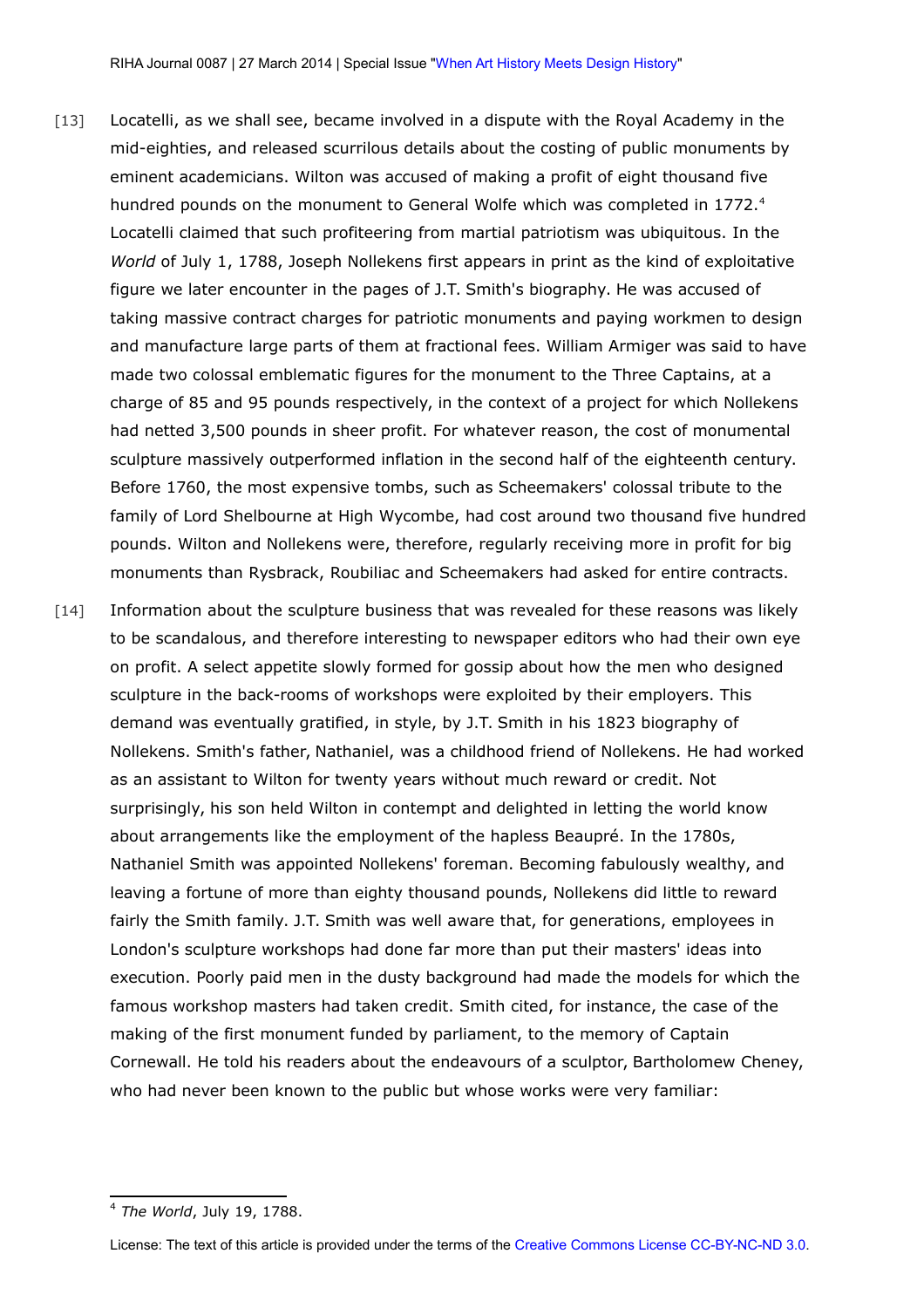Bartholomew Cheney modelled and carved the figures of Fame and Britannia for Captain Cornwall's monument: Robert Taylor gave him four pounds and fifteen shillings a week.<sup>[5](#page-7-1)</sup>

- [15] What Smith was referring to here was not just the making of the small terracotta models that were used to establish designs in this period. In this era, large, unfired models were made in terracotta, which were used as templates in the workshops for the carvers armed with measuring callipers. Because large masses of terracotta tend to shrink significantly on drying, these models were generally cast into plaster and broken up after the commissions were concluded to make space on the shop floor. These large models were seldom seen by the public, which is one of the reasons the public did not think to ask questions of who was actually designing sculpture. A case of one such model being seen was in the early 1760s, when Pierre Grosley was able to witness the making of the monument to General Wolfe which was "by" Joseph Wilton. Grosley described the model, and watching the assistants carving from it, in his *Tour of London.* This was published in Dublin in 1772 but referred to experiences of England in the immediate aftermath of the Seven Years War. One of those carving on the monument on that day was, almost certainly, Nathaniel Smith who, as his son later claimed, made all the figurative components over the course of three years. $6$  Smith had won six premiums for modelling work at the Society for the Encouragement of Arts, Manufactures and Commerce in the period between 1758 and 1762. It is, therefore, likely that Wilton did not just employ him as a carver. This helps to explain why Smith's son was so aware of the modelling work done by nameless minions on famous public monuments.
- [16] One of the functions of this essay is to show that Smith's complaints about the exploitation of employees, who worked as modellers, were not unprecedented. What follows are two case studies of public disputes, drawing on contemporary press coverage, that laid bare the way sculptors proceeded from model to finished marble.

[<top>](#page-0-2)

# <span id="page-7-0"></span>**Nicholas Read and the politics of contracting for City monuments**

[17] The first two monuments commissioned by the Corporation of London for its Guildhall, those to the memory of Alderman Beckford and Lord Chatham, were the subject of exceptional press interest largely on account of their highly controversial political associations. Both works were intended to embarrass the court and in some way reflect the incursion into City politics of Wilkite sentiments. Beckford's monument was the vehicle for an inscription that celebrated the Alderman for a speech in which he had, allegedly, openly defied the King.<sup>[7](#page-7-3)</sup> The deceased was presented by the winner of the

<span id="page-7-1"></span><sup>5</sup> Smith, *Nollekens*, vol. 1, 180.

<span id="page-7-2"></span><sup>6</sup> Smith, *Nollekens*, vol. 2, 110.

<span id="page-7-3"></span> $7$  For Beckford's status as a Wilkite hero, "no court dependant", see the obituary verses published in the *London Evening Post*, June 21, 1770.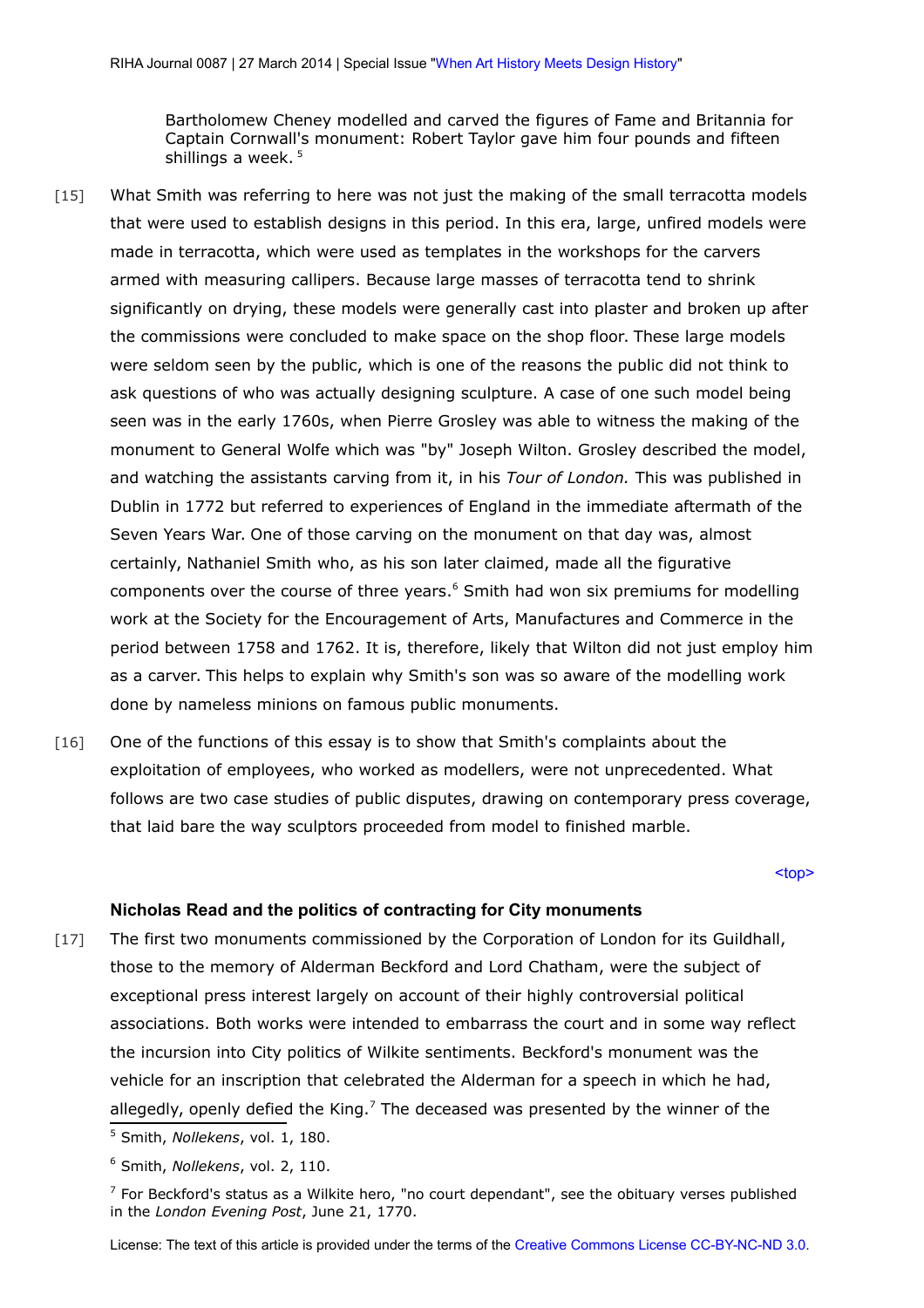competition, the Hanoverian sculptor J.F. Moore, in a vituperative pose indicative of his defiant oratory.<sup>[8](#page-8-0)</sup> Shortly after its completion, there were moves, albeit tongue-in-cheek, to pair it with a monument to Wilkes himself.<sup>[9](#page-8-1)</sup> It was in the same spirit that the initial commission for the monument to William Pitt the elder, Lord Chatham, proceeded. The point of the project was both to honour Pitt and embarrass the King and Lord North for their prosecution and management of the war with America. Pitt had a fatal collapse delivering a speech which criticised the court's policy as a barrier to trade and imperial prosperity. Sympathetic to this stance, the Corporation sought to shame the court by requesting the King's support for a scheme to erect the monument in St. Paul's Cathedral.<sup>[10](#page-8-2)</sup> Seeing this political ploy for what it was, the King declined, and the decision to place the work in the Guildhall instead was, at least initially, a means of registering the City's discontent with state and crown policy for posterity.<sup>[11](#page-8-3)</sup>

- [18] In many respects, the political nature of the monuments erected in the Guildhall was of direct consequence to the technical controversies that surrounded them. Both monuments were essentially testimonies to the Corporation's disapproval of traditional privilege. It was, then, particularly important that the commissioning process appeared open to scrutiny in a way that prevented underhand partiality of an establishment operating against the individual.<sup>[12](#page-8-4)</sup> Based on the Corporation's claim to represent the interests of men of business, if necessary against those of men of political power, there was a perception that these contracts needed to consider the monuments' makers as people entitled to proper ethical treatment.
- [19] A letter, under the pseudonym "Tom Gallit" that was sent to the *Gazetteer* for publication on July 24, 1770, suggested a rigorously impartial competition procedure for the Beckford commission. The only prejudice suggested was in favour of the sculptor's proposal and against those of architects who presented designs on paper. Much of the opening political sentiments of "Gallit's" letter were Wilkite in tone, and their support of the position of "the workman" practitioner are in line with a "radical" ideology in defence of popular liberties.

<span id="page-8-0"></span><sup>8</sup> *London Evening Post*, June 20, 1772.

<span id="page-8-1"></span><sup>9</sup> *The Morning Chronicle*, November 26, 1772.

<span id="page-8-2"></span><sup>10</sup> It was even planned to situate the monument "directly under the dome" of the Cathedral*. Morning Post*, August 19, 1779.

<span id="page-8-3"></span><sup>11</sup> John Almon, *Anecdotes of the Life of the Right. Hon. William Pitt, Earl of Chatham*, London 1797, vol. 3, 330-339.

<span id="page-8-4"></span><sup>12</sup> An interesting letter by "No Conjurer but a friend to English artists" (*Lloyd's Evening Post*, September 19, 1770) debated the fairness of the committee's deliberations. With regard to "Gallit's"criticisms, it is important to note that Moore was recorded as submitting his first design in the form of a drawing; this indicates that he was not the writer's preferred candidate. The letter reveals that the original competition had been a choice between seventeen drawings.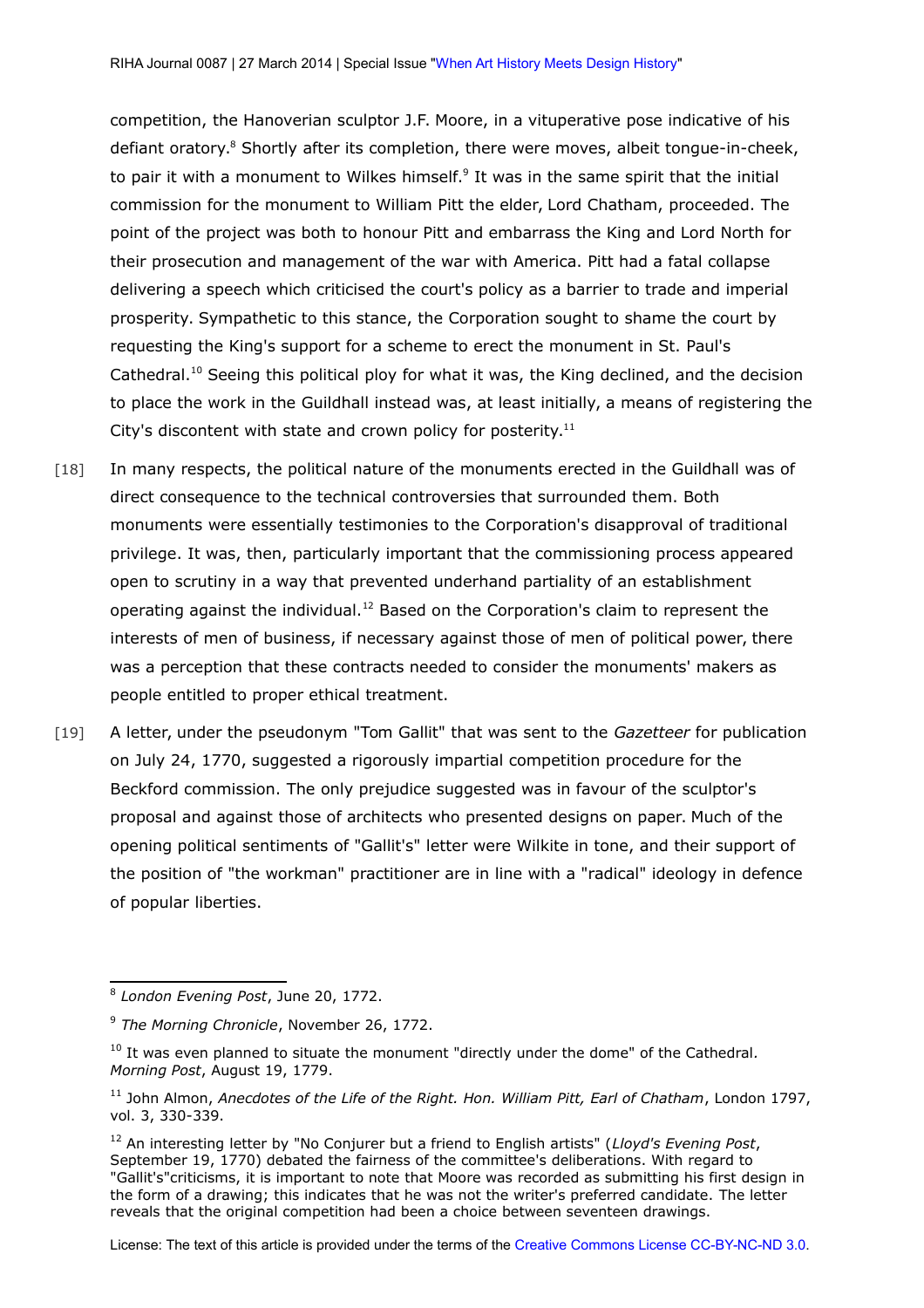[20] Although the writer described himself only as having "some acquaintance among the statuaries", he clearly represented a particular aspect of the business. The letter began with a long account of the deficiencies of recently erected sculpture that was based on a drawn design. John Michael Rysbrack, who had suffered from "dropsy" in later life and was unable to model or carve, was held as an example of a sculptor whose work had declined owing to a diminishing capacity in three-dimensional design. In the final years in which he was able to take commissions (1760-1763), Rysbrack was largely limited to drawing in imitation of relief sculpture. Unmentioned by name, though clearly at issue, were the architects, in particular James Stuart, William Chambers and Robert Adam, who had, in the previous decade, taken numerous major monumental commissions on the basis of committees' preference for two-dimensional schemes. A number of recently erected public war monuments had a remarkably flat appearance, in particular that to Admiral Watson at Westminster Abbey (1757), commissioned by the East India Company from James Stuart and handed by him for execution to Peter Scheemakers. "Tom Gallit" spoke for sculpture in the tradition of Louis-François Roubiliac, which, he maintained, had been outstandingly satisfactory because it was conceived in three dimensions from the very start:

> Mr Roubiliac, the most eminent statuary that has ever exhibited in this country, could not produce so much as a sketch on paper of his own performance, but showed little rough sketches in clay, and whatever sketch was approved of he afterwards made a larger and correct model.<sup>[13](#page-9-0)</sup>

[21] Although seemingly just concerning the design process, the letter was, more subtly, a plea for a certain type of sculptor who had learned his craft largely on the job. Inevitably, it was suggested, sculptors who worked in three dimensions all the time became rusty in their drawing and were obliged, if a contract were judged upon drawn designs, to pay external draughtsmen:

> When a pupil (just come from drawing school) commences his study as a statuary he seldom applies himself to drawing, as the little knowledge he has already acquired sufficiently qualifies him for his business, but is forwarded as much as possible in modelling and carving sculptor, so that many good workmen, who are capable of making an excellent design on paper, or in clay, and of executing the said design in clay or marble, when finished, if they have occasion of it, are obliged to apply to a draughtsman.

[22] The letter, therefore, took the cause of a certain kind of workshop master, the graduated "workman" who was, from a very early age, schooled to think in three dimensions. This kind of man, essentially the product of the day-to-day life of modelling in the workshop, was considered the most effective at producing sculpture that would impress in the round when erected, rather than as a drawn design in the planning stage. It was argued that when workshops were simply employed to produce sculpture that had initially been

<span id="page-9-0"></span> $13$  The accuracy of this statement is strongly supported by the kind of models which survive from Roubiliac's hand and have been documented by Malcolm Baker.

License: The text of this article is provided under the terms of the [Creative Commons License CC-BY-NC-ND 3.0.](http://creativecommons.org/licenses/by-nc-nd/3.0/de/deed.en)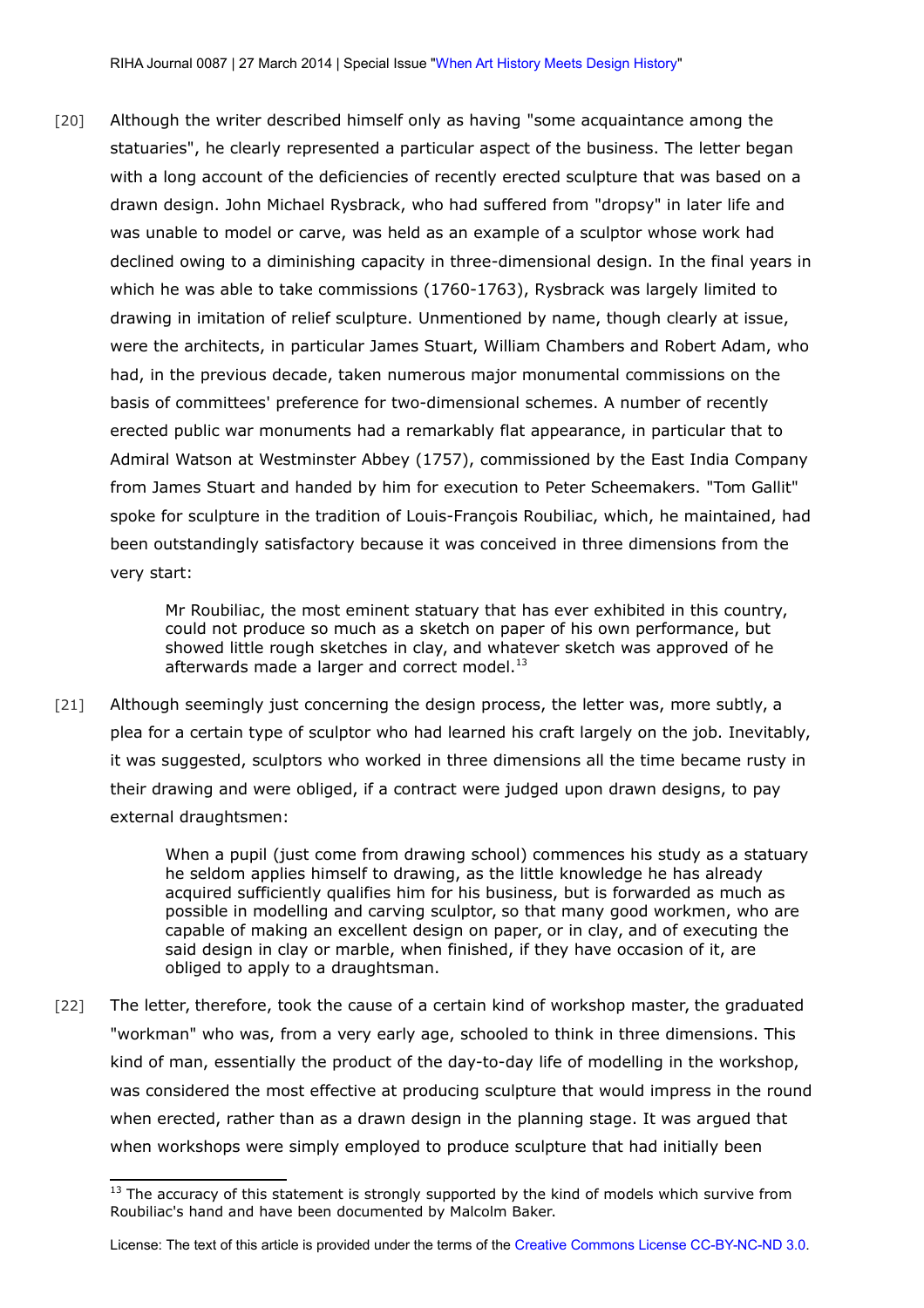imagined in two dimensions, the result was bound to be inferior. "Tom Gallit's" proposal to the committee, therefore, was that they only consider ideas for composition that were first presented in clay sketches, and, if chosen thereafter, worked up into finished models (Roubiliac's method). A description of the design of these models should be sent to the newspapers, but the sculptors' names should not be disclosed at this point. Although the ranking of the designs in the estimation of the committee was proposed to be published, and each paid according to his place in the competition, it was requested that failed candidates be kept anonymous "to secure every artist's reputation". Our pseudonymous writer, therefore, appears to have been voicing the concerns of those who took part in the increasingly common competitions for public works, and who feared that simply by taking part, their names would become associated with failure. This letter represented an understanding that it was in the interests of sculpture that "workmen" who understood three-dimensional design were given every chance of succeeding in competitions.

- [23] "Tom Gallit" asked that the process of choosing designs for big public commissions did not fall into the remit of men, such as Robert Adam, who took a substantial part of the fee, and control of the relationship with the client, simply because they were good at the kind of two-dimensional designing that was required by some competition committees. Such architect-designers treated an entire workshop, including its master, as inferior simply because clients were unaware of the fact, in our writer's understanding, that "fine", finished, drawing had no real place within the sculpture workshop. In his view, the best public monuments arose from Roubiliac's methods, methods which were most likely to translate into a visually satisfying three-dimensional composition in the finished work. Although his name was not mentioned, and he did not enter this commission, the sculptor best suited to this method was Nicholas Read, the onetime foreman of Roubiliac who had taken over his St. Martin's Lane shop. However, "Gallit's" letter was not written specifically in support of Read, but championed the cause of a whole generation of sculptors, from William Collins (trained by Henry and John Cheere) to John Van Nost Jnr. (trained by Roubiliac), who had over the past two decades graduated from assistants in the great London shops to independent masters.
- [24] In many respects, the letter explains the discontent expressed by Nicolas Read, as a representative of the workshop-trained practitioner, in his conflicts with the Corporation over the monument to Lord Chatham a few years later. On this occasion, the workshoptrained sculptor did not face competition from a person most comfortable with producing fine drawings. Rather, it came from a modeller, John Bacon, who was obliged to teach himself to move from clay design to marble work. From Read's point of view, this deficiency in training resulted in much the same problematic outcome as a dependency on drawings: the designs did not translate into finished marble pieces that showed a command of space and did not solve the particular problems of making large three-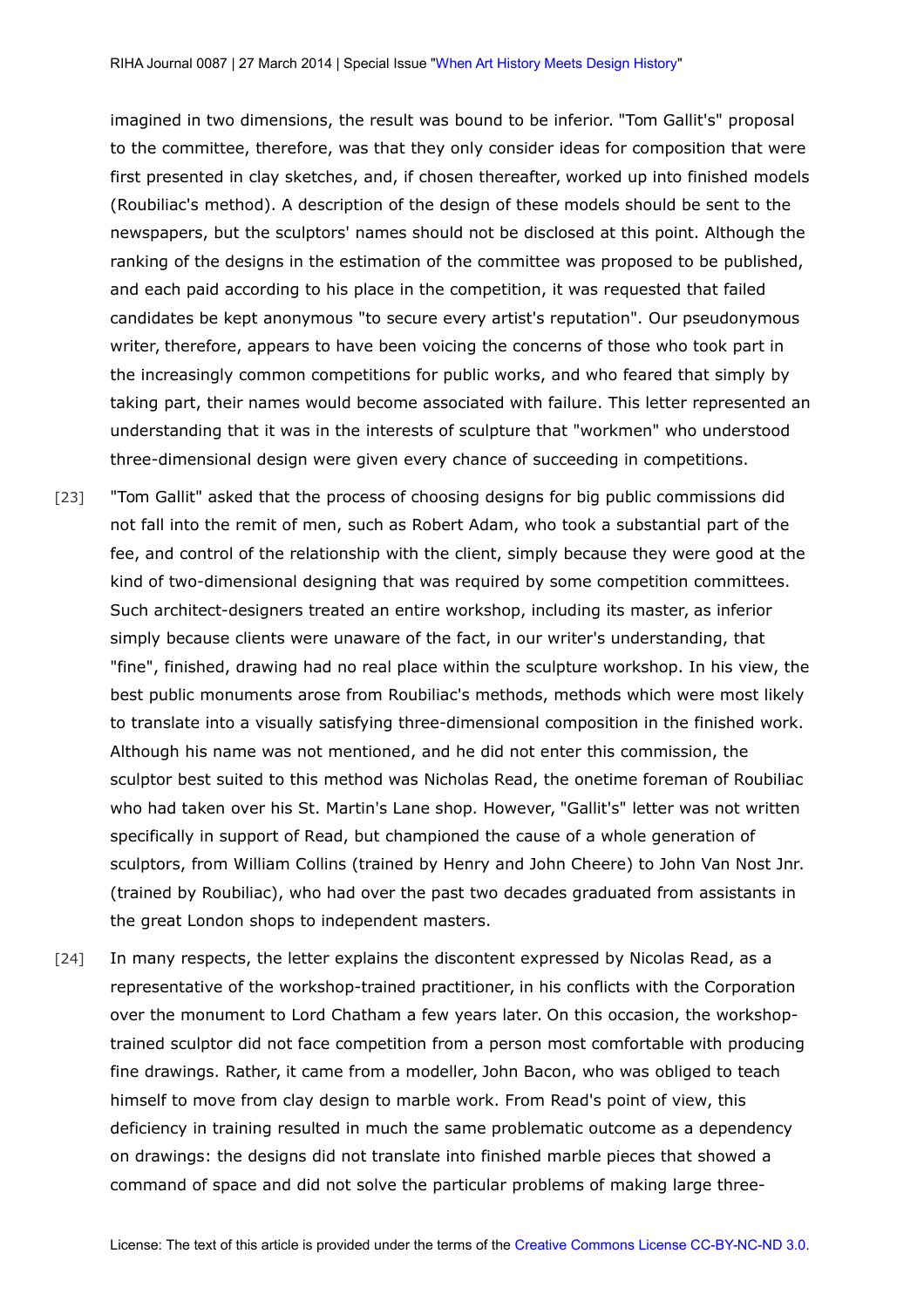dimensional compositions in marble that were properly proportionate. A workshoptrained sculptor such as Read not only suffered from competition with architects, he was also the victim of a new brand of sculptor, exemplified by Bacon, who lacked experience in moving between clay or plaster and marble. Such a figure could impress clients by modelling, but it was debatable whether he understood any other aspect of sculpture. Another sculptor who came into practice by this route was John Flaxman. He had trained in the shop of his father, who seems to have specialised in a craft then known as "figure making", which was limited to modelling and making plaster cast. This training suited Flaxman Jnr. initially, in his work for Wedgwood as a product designer. However, from these origins, he was then required to teach himself to carve and run a shop making works in marble.

- [25] The reason why young modellers, not fully trained as carvers, came into the late eighteenth-century market for marble work was the development of the separate practice of "figure making" from the middle of the eighteenth century. This craft became much patronised. Robert Campbell, for instance, advised parents who wanted to put children in trades in 1740s London that there was more demand for modelled terracotta busts than for any other type of portraiture.<sup>[14](#page-11-0)</sup> We probably no longer grasp the scope of this business because so many of its works have been destroyed, leaving only a handful of busts by the most important practitioners, the elder John Flaxman and Benjamin Rackstrow. Although much in demand, such work was not necessarily very profitable. Clients were not prepared to pay much for works that were modelled or cast in cheap materials such as plaster or terracotta. For those brought up in "figure making", who wanted to make reasonable sums of money, it was necessary to re-train and move into "statuary work". Although unaccustomed as children to the most physical aspects of sculpting, those trained in figure making shops had some advantages. They had never been exposed to the "labour" aspect of sculpture and were therefore more suited to adopt the polite manners that oiled the engagement with prospective clients. Bacon was reported by J.T. Smith to have dampened his clay, when in elegant company, with a silver syringe. As we shall see, in the context of an increasingly "polite" trade, these men were able to establish an advantage over those brought up to the physical business of carving. Moreover, those who understood modelling, even at the expense of other skills, were capable of controlling the design process and it was that which enabled overall control of a great marble carving workshop.
- [26] What was to be Read's public humiliation over the Chatham monument competition owed much to the fact that not all of "Gallit's" suggestions had been adopted by the Corporation's committee. As in the competition for the Beckford monument, two

<span id="page-11-0"></span><sup>14</sup> Robert Campbell, *The London Tradesman, being a compendious view of all the trades, professions, arts, both liberal and mechanic, now practised in the cities of London and Westminster*, London 1747.

License: The text of this article is provided under the terms of the [Creative Commons License CC-BY-NC-ND 3.0.](http://creativecommons.org/licenses/by-nc-nd/3.0/de/deed.en)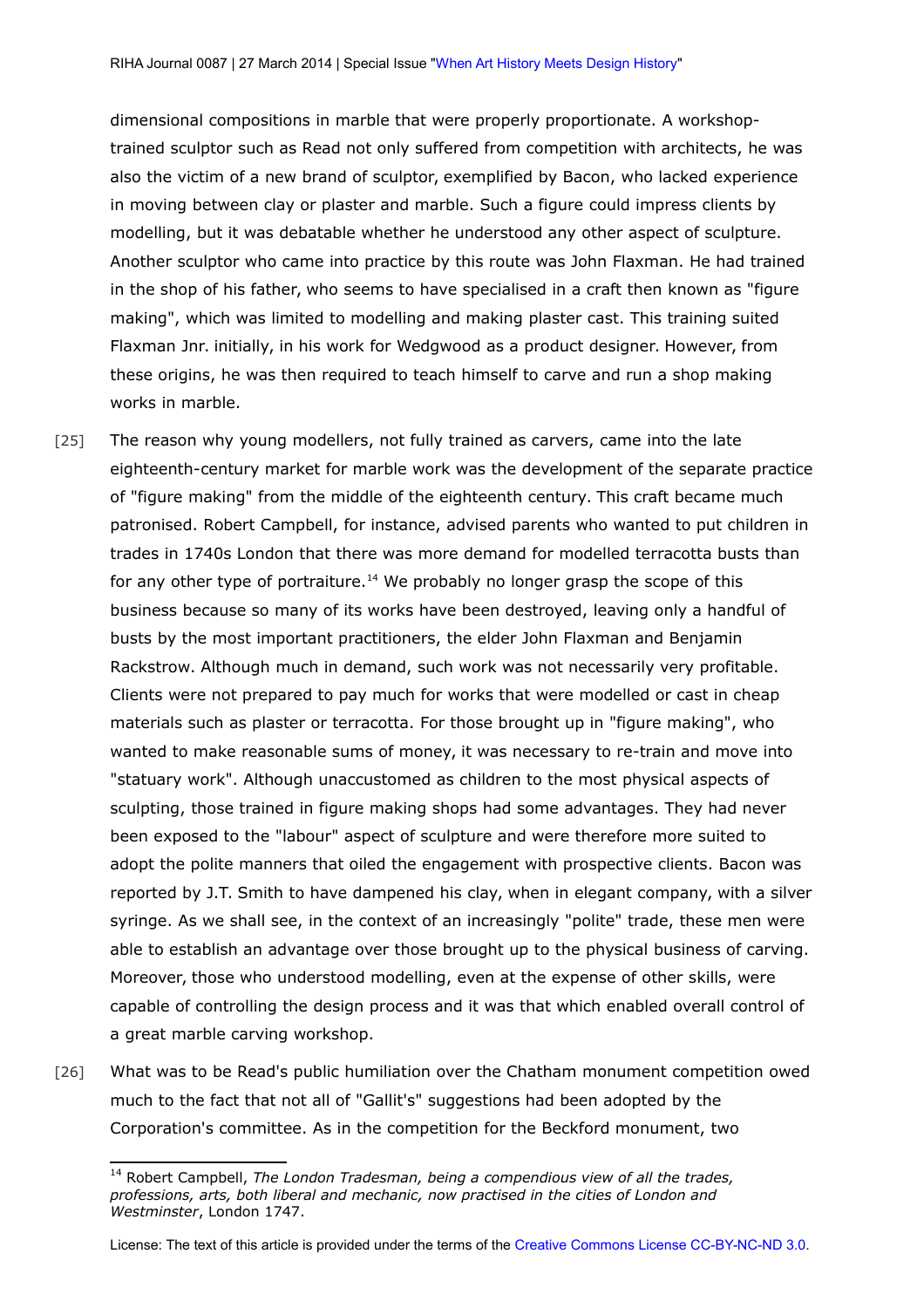sculptors were selected to compete, publicly and head to head, for the contract.<sup>[15](#page-12-0)</sup> Failure was public and the risk to either man's reputation was great. Read was particularly sensitive to this kind of public humiliation because his first great independent commission, the huge monument to Admiral Tyrell in Westminster Abbey (1767-1770), had ended in an unprecedented critical debacle.<sup>[16](#page-12-1)</sup> Struggling to maintain his reputation, Read could not afford another public failure. Yet his career steadily declined from the period of this competition and he died a decade later, in a state of insanity. His extensive press obituary suggests that his poor health was strongly connected to his many professional travails.<sup>[17](#page-12-2)</sup>

- [27] Read was, in fact, one of four named competitors for the contract. The committee openly considered a painted monument. The American painters, Benjamin West and John Singleton Copley, submitted schemes for a "Death" scene that were ultimately rejected. Bacon's candidacy was supported by Alderman John Boydell. As an influential print dealer who made his living from the arts of design, Boydell was the most influential member of the committee.<sup>[18](#page-12-3)</sup> He had also encouraged Copley, and both profited enormously from the painter's *Death of Chatham*, through a jointly-organised fee-paying exhibition of the work and a reproductive print. Boydell's open partiality for Bacon and Copley's designs was only one indication that the Corporation did not act unanimously in this matter, and that the contract was awarded when one of the evidently partial lobbies prevailed.<sup>[19](#page-12-4)</sup> As far as Read was concerned, Bacon appeared to have a privileged position in what was ostensibly a fair competition. Reports in the press were published concerning the committee's dealings with Bacon alone, some months before Read was officially rejected.<sup>[20](#page-12-5)</sup> Indeed, Read evidently laboured on his submission with a strong sense of failure, long before it actually happened. $^{21}$  $^{21}$  $^{21}$  As a result, he had a lot of time to work up resentment of Bacon and of certain members of the committee.
- [28] The debates about sculptural technicalities which arose were inseparable from broader issues of political justice. Read presented two designs that openly evinced what are now

<span id="page-12-6"></span><sup>21</sup> The final lines of the open letter in the *Morning Post* of June 8, 1779 which challenged the committee to "shew at once your impartiality" suggests that Read knew that he was not favoured.

<span id="page-12-0"></span><sup>15</sup> The protocols of this competition were explained in the *General Evening Post*, January 15, 1771.

<span id="page-12-1"></span><sup>16</sup> Gunnis, *Dictionary*, 316. I have an article forthcoming on the Tyrell monument and its critical failure.

<span id="page-12-2"></span><sup>17</sup> *Gentleman's Magazine*, 1787, part II, 644.

<span id="page-12-3"></span><sup>18</sup> As explained in *The Morning Chronicle*, December 17, 1779.

<span id="page-12-4"></span><sup>19</sup> An interesting report in the *General Advertiser*, December 5, 1778, revealed that in the first ballot it was decided, by a considerable majority, that a painted monument be adopted. Boydell was appointed to the committee on this day, and from that time a sculpture by Bacon was the preferred option.

<span id="page-12-5"></span><sup>20</sup> A report in the *St. James Chronicle*, October 29, 1778, suggests that Bacon was dealing separately with the committee from an early stage, and that his model was presented without any competitor's equivalent being seen.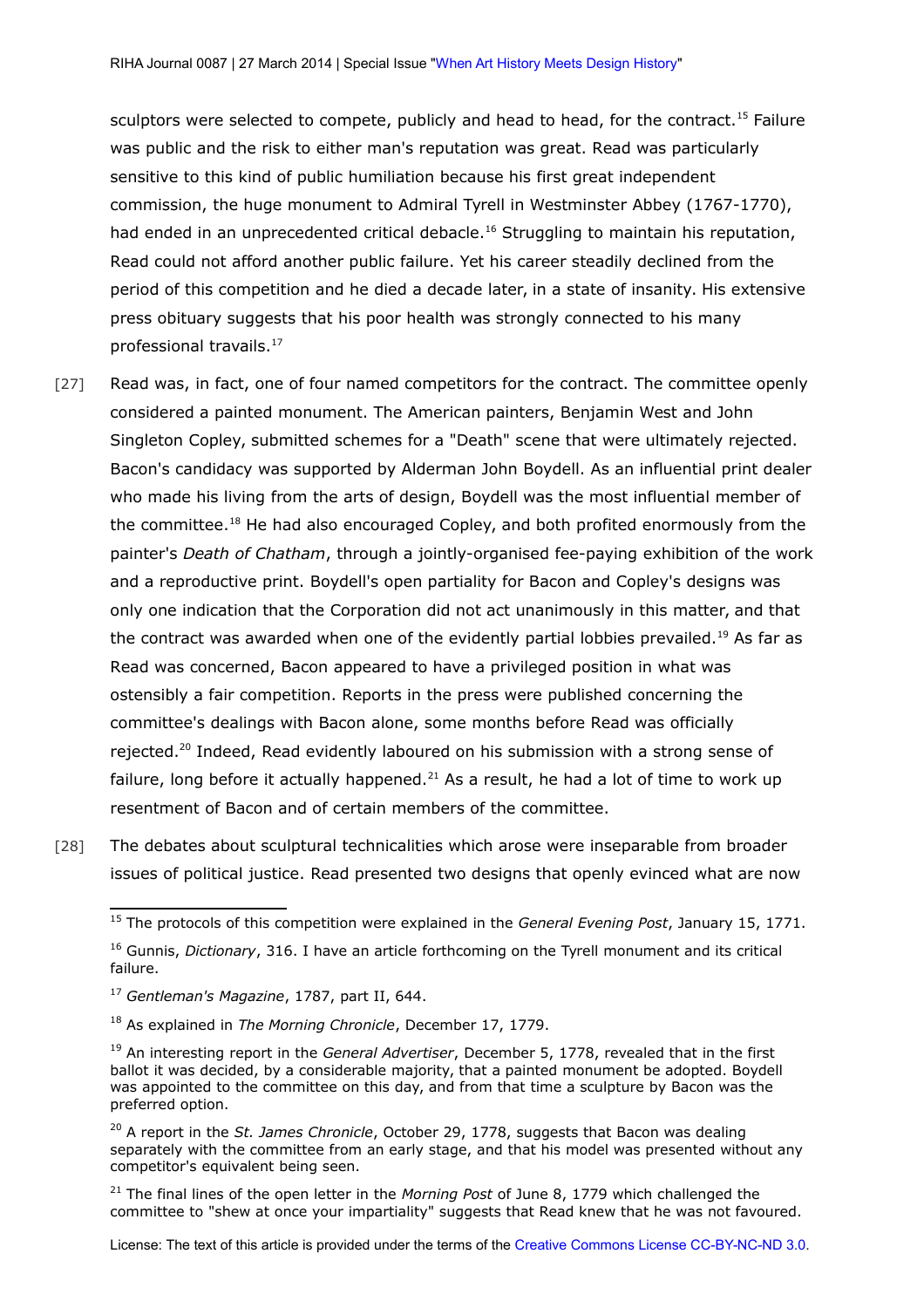described as "radical" politics, and it is likely that he was shortlisted with the help of a Wilkite lobby within the Corporation, who wanted an uncompromisingly anti-court monument. He produced a third model, not used in the competition, which he sent to the exhibition of the Free Society of Arts in order to allow the public to see it.<sup>[22](#page-13-0)</sup> In terms of subject-matter, this design was carefully contrived to mimic that proposed by Bacon. This was, presumably, to show visitors to the Free Society exhibition that, had fair play prevailed, the competition between the sculptors might have been settled on technical differences alone. Yet, in the final analysis, the competition was between Read's politically daring, and Bacon's ultra-cautious conceptions. At a closer look, Read's first "radical" design, as he described it in the *Morning Post* of June 8, 1779, appealed to the understanding that America, whose emblematic figure was paired with Justice, was the wronged party in the current war:

The Earl of Chatham, standing on a pedestal, the principal object to the sight, dressed as an English Senator, in a graceful attitude, seeming to recommend peace with America; his countenance expressive of heartfelt concern. Over his head are the emblems of Learning and Eloquence. Posterity, represented as an infant, with emblems of Vigilance and Fidelity, lamenting his loss. Britannia, sitting, records his expostulations on the peace, so often recommended by the Earl. Every figure is distinct expressive and well grouped; Britannia and America judiciously contrasted; the latter standing supporting Liberty and Justice, mourning over her loss; by her side is her favourite son, depending on Trade and War resting on Fortitude.

[29] This design was first announced to the public in an open letter sent to the *Morning Post* of June 8, 1779, and was published under a pseudonym, "A Friend to Truth". The actual author was, almost certainly, the sculptor. The letter centred on a direct comparison between Bacon's model and Read's first "radical" design. It ended with an undertaking to perform the contract for half the price quoted by Bacon. In many respects this was a clever ploy from a man facing failure, for it made public the committee's determination to contract with Bacon whatever his price. In 1770, Bacon had struck up a personal acquaintance with the King when he was employed by the archbishop of York to make a royal bust. At the sittings George III grew to like Bacon and, though Wilton remained official sculptor to the King, he had no work from court influence thereafter. It was Bacon who, on George III's personal advice and without due competition, was awarded the contract for the monument to Chatham at Westminster Abbey. Read understood that, although the City monument was a protest against the King's policies in America, the political message was to be watered down by the employment of a court favourite. The employment of Bacon was, effectively, a backing away from the spirit of protest that had initially prompted the commission, and Read, who had stuck with the original brief to embarrass the court, was its casualty.

<span id="page-13-0"></span> $22$  As explained in the catalogue of the Free Society for 1778, 10, entry 136.

License: The text of this article is provided under the terms of the [Creative Commons License CC-BY-NC-ND 3.0.](http://creativecommons.org/licenses/by-nc-nd/3.0/de/deed.en)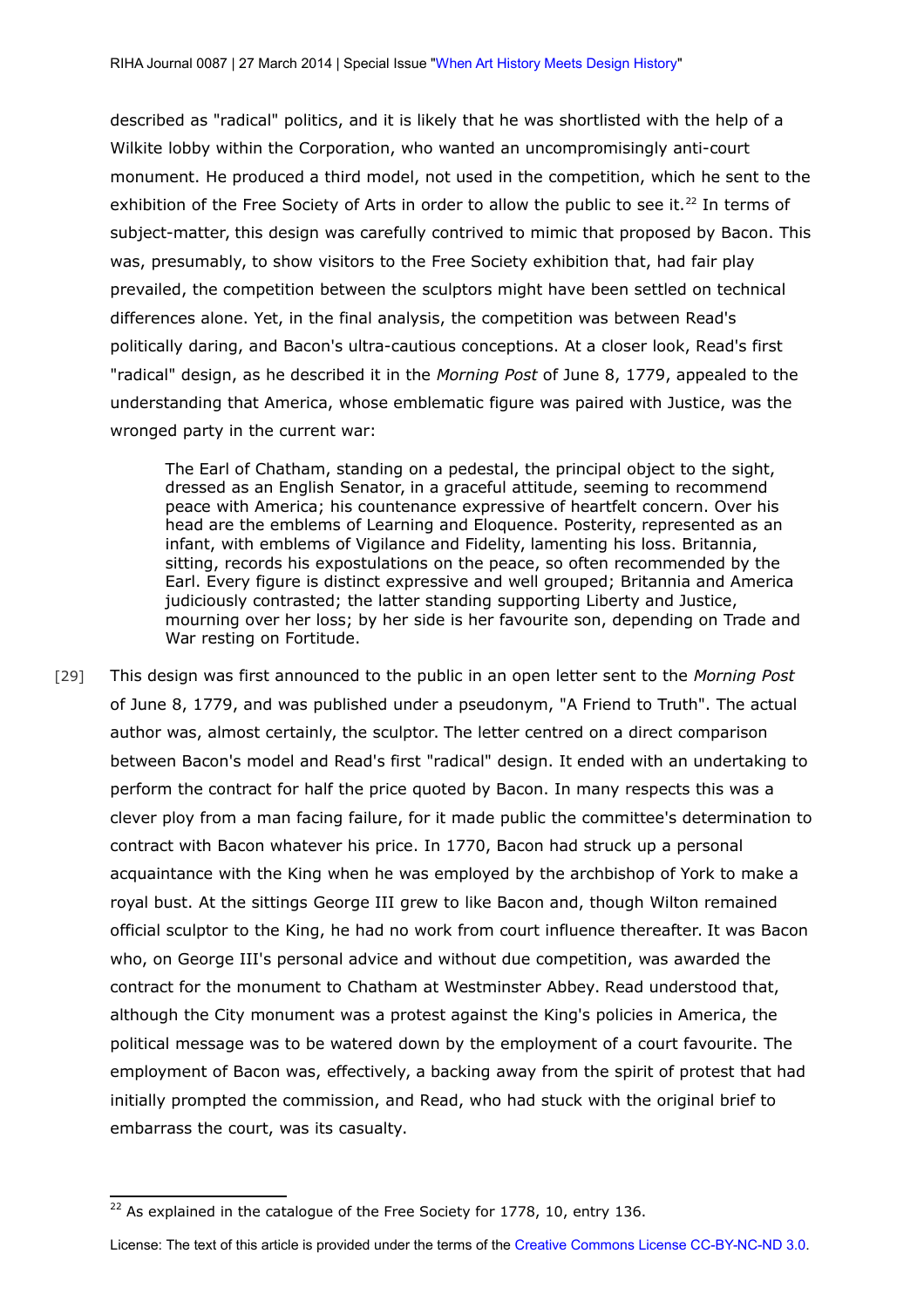[30] When considering the apparently reckless nature of Read's proposed composition, it is important to realise that it probably represented the protest of a man, and his supporters, who knew they were not going to prevail. Sensing that Bacon was bound to get the contract, Read behaved in an unusual, though not necessarily irrational, manner. He decided to create two models to be judged at the final committee. The second of these was an even more overtly pro-American version than that described above. It was bound to be rejected, allowing the sculptor and his supporters the consolation of having been too controversial to be embraced by any aspect of the British establishment, even the rebellious City. The description began in the following terms: $^{23}$  $^{23}$  $^{23}$ 

> British and American Posterity mutually lamenting the Parliament's petition of Congress, presented by Mr Penn, with a map of the colonies annexed. The noble Lord Chatham's remonstrance upon Peace with America, recorded by History in her Book.

- [31] The subject of the narrative was specific: that of the so-called Olive Branch Petition presented in the summer of 1775 by Richard Penn, descendant of the founder of Pennsylvania, in the hope of preventing a complete split with the mother country. This placating gesture was immediately, and personally, rejected by George III, pushing the colonists to the extreme of declaring their independence. By adopting this as his subject, Read intimated that the King could not bring himself to agree terms with even the most conservative of the colonists, and publicly declared himself to be a political "radical".
- [32] Although ostensibly about competing designs, at stake here was the rivalry between contemporaries who represented very different kinds of sculptural practice. As Read's long vindicatory obituary makes clear, he claimed to have been the only one of Roubiliac's trained apprentices capable of executing whole commissions on his master's behalf.<sup>[24](#page-14-1)</sup> Bacon, by contrast, did not train in one of London's great marble carving workshops. He was a clay modeller who had served an apprenticeship in the Bow china works and, thereafter, worked extensively for prominent ceramic firms, principally Coade and Wedgwood.<sup>[25](#page-14-2)</sup> Only during the 1770s did Bacon manage to gather around him a workshop capable of executing large commissions in marble.<sup>[26](#page-14-3)</sup> As Read was all too aware, Bacon was able to secure both of the most lucrative marble carving commissions of the late-1770s, the two great monuments to Chatham, without a previous record of such work.[27](#page-14-4) Indeed, it was rumoured that he had never carved marble before his bust of

<span id="page-14-0"></span><sup>23</sup> As described in numerous newspapers including the *Morning Chronicle*, December 17, 1779.

<span id="page-14-1"></span><sup>24</sup> *The Gentleman's Magazine*, 1787, part II, 644.

<span id="page-14-2"></span><sup>25</sup> For Bacon's period at Bow, see "An Account of John Bacon, Esq. F.R.," in: *The European Magazine*, August 1790, 83-84. For an interesting account of the importance of Bacon to the Coade works see *The European Magazine*, January 1802, 7-8.

<span id="page-14-3"></span> $26$  As far as I can discern, Bacon did not exhibit a work carved in marble until 1770, when he was thirty years old.

<span id="page-14-4"></span> $27$  Read appears to have been so furious at the appointment of Bacon to make the Westminster Abbey monument that he wrote to the *Morning Post* of August 23, 1778 claiming to have received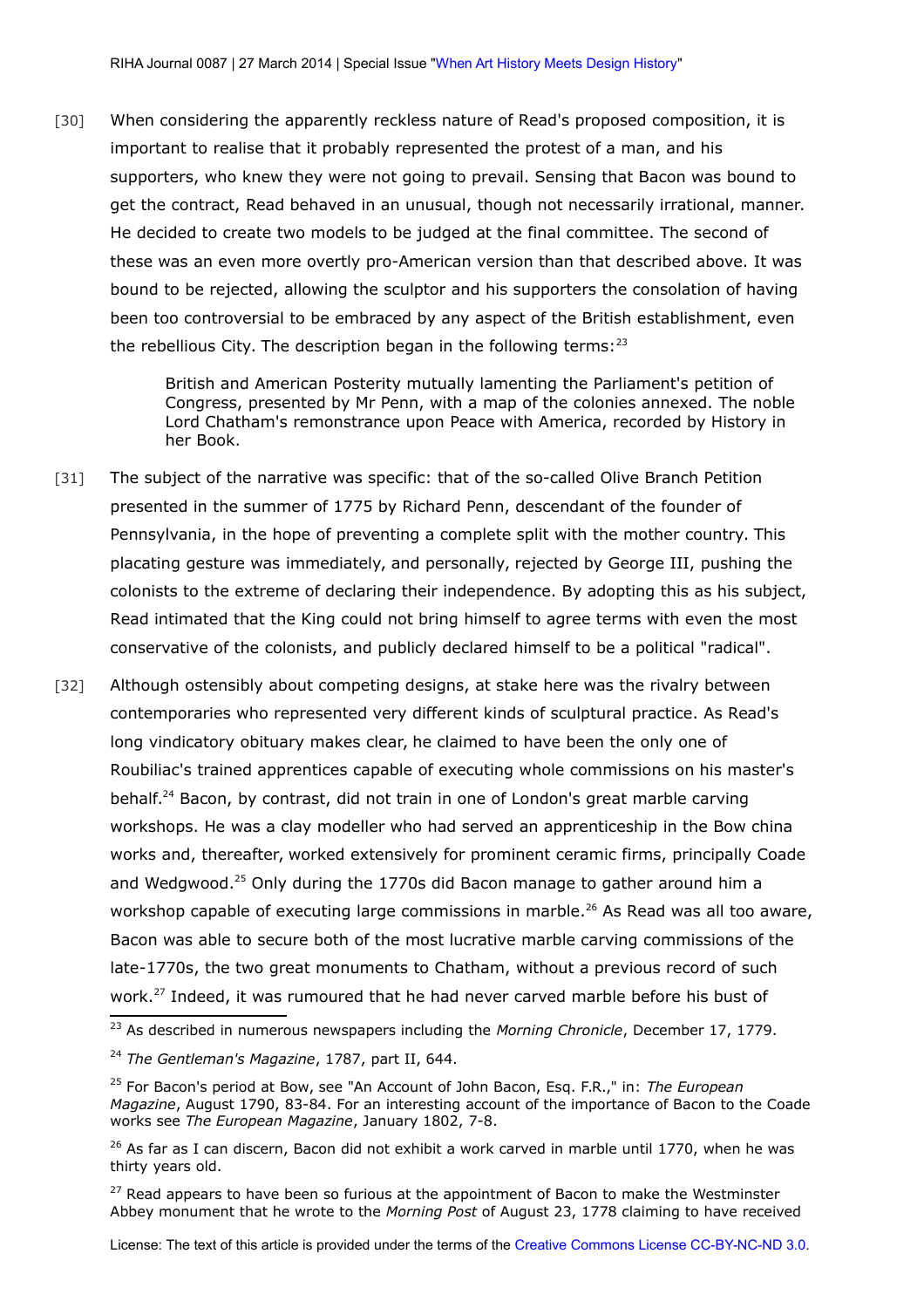George III, and that the King had chosen him in the baseless belief that he could work in this material as sculptor of the Westminster Abbey monument to Chatham in that year.<sup>[28](#page-15-0)</sup> Read's letters make it clear that he doubted the capacity of the committee of Aldermen, little equipped to understand the technicalities, to make an informed judgement about whether Bacon could design or make a large marble monument.

[33] Implied in the letter of 1779, Read's opinion became overt in another correspondence sent to *The Morning Chronicle* as Bacon's monument reached completion. Published on October 22, 1782, this letter was published under the pseudonym, "A Friend to Merit". In the letter, Read identified Bacon's design as an incomprehensible jumble that communicated its maker's technical incompetence and his employers' lack of discernment. He observed, by way of introduction, that "the whole is injudiciously crowded, and overcharged with little meaning and expense". He proceeded to list a litany of faults that can be summarised in some of the descriptive words employed: "poverty", "unintelligible", "too small". The main point of attack was upon Bacon's shortcomings in the command of perspective, allegedly raising an array of figures on a stepped marble platform above the viewer's head without taking any account of optical distortions:

> The mass, and many of the objects, seem hanging in the air. A structure so large should diminish from the ground gradually upwards, and might have agreed more with the addition of some architecture with emblems, which would have made it appear more agreeable to the place and eye and better supported the objects that seem piled on one another.

[34] The attack concluded with the observation that:

The Lion's head and legs are too small, and the animal appears as tame as a spaniel. The cap of liberty seems stuck to the tablet, and makes Liberty appear at great distance from the principal figure.

[35] Such criticisms fulfilled the prediction, in the open letter of June 8, 1779, that the model proposed by Bacon was bound to be undignified on account of an inadequate grasp of perspective:

> The Earl of Chatham is represented to the public in the habit of a Roman, with chopped hair, not unlike our coachman's wig. Over his head – nothing – he being placed on the very pinnacle of a high mountain, so far out of sight, that one can hardly perceive the figure with a naked eye. <sup>[29](#page-15-1)</sup>

[36] The essence of these vitriolic attacks was that Bacon had no practical understanding of how a small-scale design would translate into a large work where matters of perspective and optics came into the equation. Employed by Roubiliac to make and install large

the contract himself.

<span id="page-15-0"></span><sup>28</sup> Pasquin (pseudo.), *Memoirs of the Royal Academicians, being an attempt to improve the National Taste*, London 1796, 110. Like Read, Pasquin, probably exaggerated for effect. It would be more accurate to suggest that Bacon began to be associated with marble works in the early 1770s and it is not certain whether he got others to carve them from his models.

<span id="page-15-1"></span><sup>29</sup> The *Morning Post*, June 8, 1779.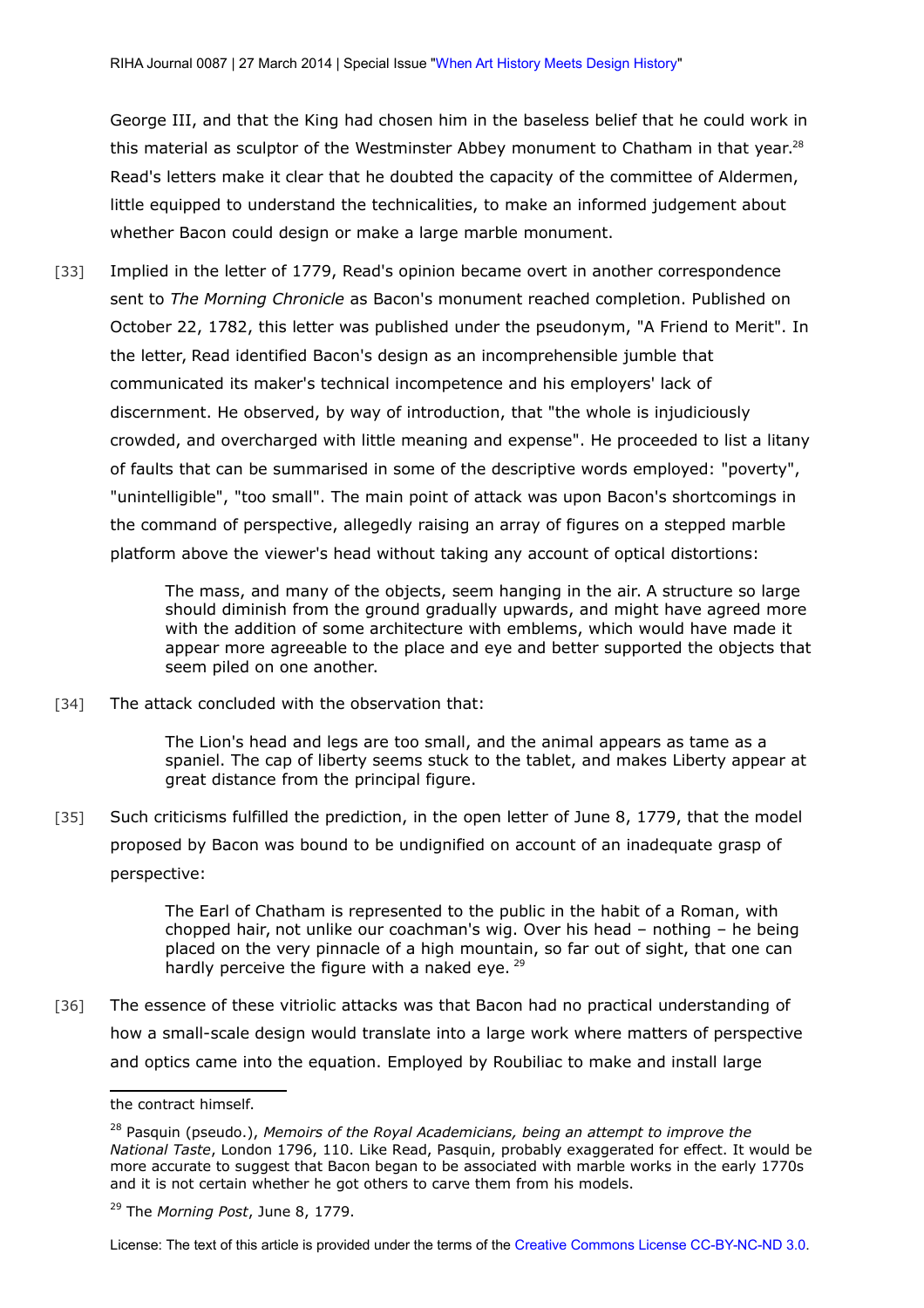allegorical monuments well above head height, such as that to General Hargrave (completed 1757) in Westminster Abbey, Read seems to have regarded himself as an expert in this matter. His letter ended with the direct claim that this "medley and lump of inconsistence" could have been made better for a third of the price, and was "the monument of partiality and monopoly".<sup>[30](#page-16-0)</sup>

[37] This case turned upon the implication that comprehension of a sculptor's process of mensuration was so limited that a bold, politically favoured, claimant could name his price. As Read's letter implies, the preference given to Bacon could only be explained by the fact that decisions taken by those overseeing great public contracts were made on "social" considerations, and were not based on technical competence, of which patrons were ignorant. Given the anti-court nature of this commission, it is ironic that Bacon's preferential treatment began with the personal favour of George III. As the King was personally funding the Royal Academy's grand new premises at Somerset House, his opinion came to be of particular importance in that institution. In 1778, Bacon exhibited a large model of "Thames" at the Royal Academy which was intended for a monument at Somerset House, and later turned into the monument to George III as pilot of state begun in 1782.<sup>[31](#page-16-1)</sup> As early as 1778, Bacon was, thus, in line for the greatest sculptural commission to be awarded by that institution during the period of the American War.<sup>[32](#page-16-2)</sup> Bacon typically cast the King in the same role as had previously been given to Pitt, holding the rudder of a marine state. This reduced any possibility that his design of the Guildhall monument would be interpreted as an indication that Pitt, and not the King, was in charge of the politics of empire and war. $33$  Magnificent as Bacon's final work at Guildhall appears, it was, in terms of imagery, somewhat back-tracking from any initial "radical" intention. Completed at the close of the American war, it did not attract criticism about its political meaning and conformed to the imperatives of a broader loyalist movement to rally round the authority of the crown in the context of defeat.<sup>[34](#page-16-4)</sup> The Corporation employed Edmund Burke to write the inscription, who succeeded in burying the original

<span id="page-16-0"></span><sup>&</sup>lt;sup>30</sup> The difference between Read and Bacon's quote went from double to triple when, at the close of the contract, the latter submitted a further bill for one thousand five hundred pounds. See the *Whitehall Evening Post*, January 3, 1783.

<span id="page-16-1"></span><sup>31</sup> For a review of this work, not mentioned in the secondary literature, consult the *General Advertiser*, May 5, 1778.

<span id="page-16-2"></span><sup>32</sup> For an announcement of this contract, which was completed in 1789, see *St James's Chronicle*, May 14, 1782. I understand that the figure of Thames exhibited in the Academy in this year related to a version of this monument, possibly intended for the embankment frontage. It did, however, find its way into the bronze that was eventually commissioned. This suggests that Bacon, just one of the sculptors involved in the adornment of Chambers' building, had already been ear-marked for this central contract.

<span id="page-16-3"></span><sup>&</sup>lt;sup>33</sup> For an account of the degree to which the Academy identified itself with the imagery of this monument in their forecourt, see *The London Chronicle*, April 11, 1789. The monument was specially completed for the Academy exhibition in this year, when George III, to much public rejoicing, had recovered from his first episode of mental illness.

<span id="page-16-4"></span><sup>34</sup> For a typical positive review consult the *Whitehall Evening Post*, September 26, 1782.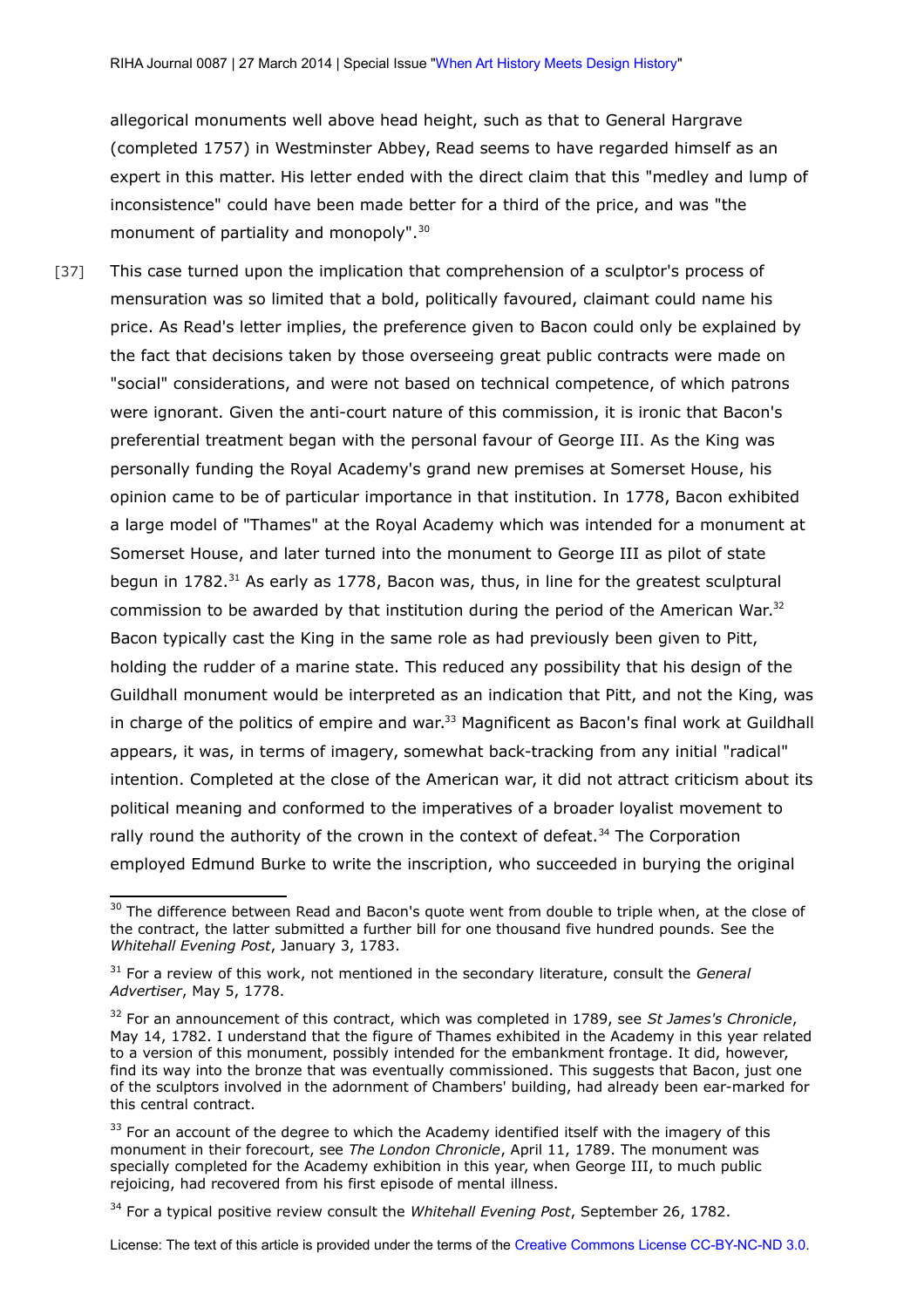"radical" message under unobjectionable rhetorical phraseology.[35](#page-17-1) It seems that this contract was, from the start, only really open to subtle political operators.

[38] The politically awkward firebrand Read, then, seems to have been the stooge, plucked from a declining "workman" tradition and advanced to make it seem that Bacon had competition. In reality, the contract was never within the reach of a small workshop that lacked favour in the current political establishment. By the late 1770s, a seat on the committee of the Royal Academy, an establishment with which Read was not associated, was essential to securing any big metropolitan contract for marble sculpture. Technical matters, such as the full mastery of three-dimensional design, were less important than political influence, as the "Friend to Truth" made very clear.

[<top>](#page-0-2)

## <span id="page-17-0"></span>**Locatelli's controversy with Lord Orford and the Royal Academy in 1788**

[39] Although Read's dispute with Bacon and the Corporation was complex, it was a far less tortuous affair than that which broke out over a colossal piece of gallery sculpture made by a one-time member of the Venetian Academy, Giovanni Battista Locatelli. The controversy can be traced through many primary sources: numerous published letters by Locatelli in *The World*, supportive verses, and counter-attacks in rival newspapers. It is easy to get lost in the details of this case, which spread into matters far beyond the concern of this essay, and to miss the essential dynamics of the contest. Locatelli came under the patronage of the mentally imbalanced Lord Orford who had inherited Robert Walpole's Houghton Hall. Over the course of two years (c.1785-1787), the sculptor made a colossal statue of Theseus and Hercules. This piece, which is now lost, was cast in *scagliola* from a giant terracotta model made entirely by Locatelli. At the conclusion of the contract, the sculptor set a price of £2400 on his work, which Orford refused to pay. The dispute was essentially based on two grounds: firstly, the statue was cast and made without a contract, which would have been drawn up as a matter of course in the case of a major commemorative monument. No sculptor would have embarked upon a monument that was commissioned at a fee of over a thousand pounds without a complicated legal agreement in place. Secondly, the cast sculpture that was designed to be seen in "classical" sculpture galleries, rather than inserted into decorative niches as plaster furniture, was normally made in bronze. Locatelli was vulnerable in this matter because he made the figure in an unusual, experimental, material which meant that it could not be sold on as a product when rejected at the asking price. *Scagliola*, a gypsum and glue composite made in imitation of marble, had, until this point, only been used in the making of columns and ornamental work. There are no indications that any contemporary thought of it as a material for figurative sculpture.

<span id="page-17-1"></span><sup>35</sup> The most important document in this regard is a very substantial puff in *The British Magazine* of October 1782, 252-256. This not only names Burke, but gives the story of the monument's commission and design a tactful political gloss.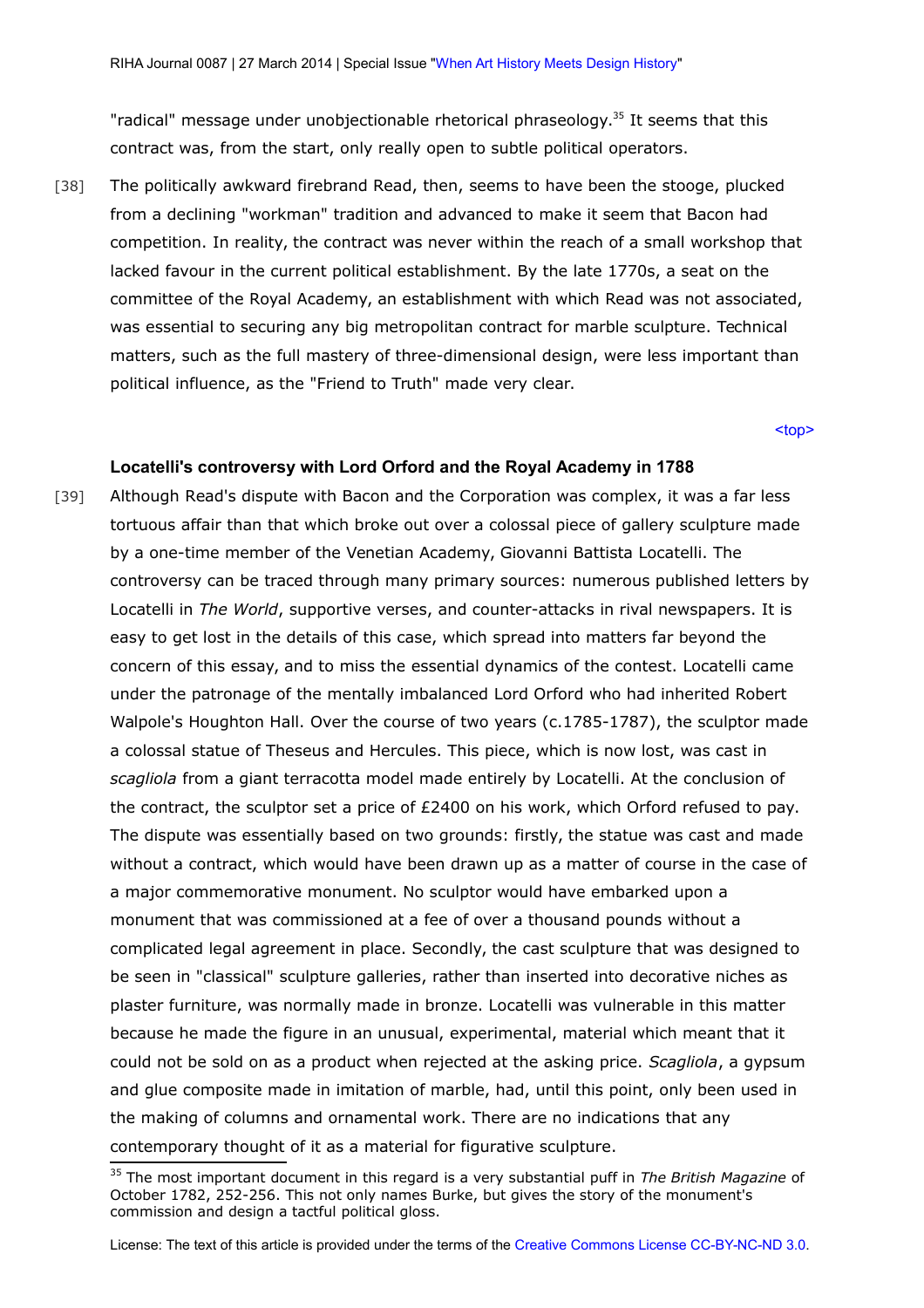- [40] The case of Locatelli versus Orford reflects the legal and financial uncertainties that governed the production of a kind of sculpture that was far more important at the close, than at the beginning, of the eighteenth century: the large classicising "gallery" piece. $36$ Very few contracts survive for this type of sculpture. This is probably because such a work, unlike a funeral monument, was not necessarily particular to the purchaser, although it might have been made with his gallery specifically in mind. Theoretically capable of being sold on as speculative pieces, such works did not strictly require a contract and therefore placed the maker at a particular hazard. Sculptors accepted such commissions for the status they conferred on maker and patron alike, similar to the contemporary "history" piece in the field of painting. This encouraged sculptors to proceed enthusiastically to production, where cool judgement might have advised caution. In accepting a commission for the massive marble group *The Fury of Athamus* from the  $4<sup>th</sup>$  Earl of Bristol in 1790, the young John Flaxman, – ironically himself one of the leading "manufacturers" of sculpture in later years, – was paid a derisory £500, and was defrauded to an even greater degree than Locatelli, but did not resort to the law.<sup>[37](#page-18-1)</sup>
- [41] Flattered by discovering a patron for such prestigious work, sculptors such as Locatelli and Flaxman seem to have embarked upon these commissions on the basis of "gentlemen's agreements". Sometimes, as in the Orford case, the patron seems to have conveniently forgotten to mention, or the sculptor politely neglected to ask, a contract price. According to his apologists, Lord Orford was shocked at the asking price, and refused to pay. These issues were complicated by the fact that the colossal group, which was soon after lost in a fire at Houghton, was a cast.<sup>[38](#page-18-2)</sup> Those attacking Locatelli claimed it to be made of plaster, he corrected this by stating that it was a piece of *scagliola*  work.<sup>[39](#page-18-3)</sup> It was partly on the basis that the sculpture was not carved marble that Lord Orford refused to pay and that a committee of sculptors belonging to the Royal Academy (Bacon, Banks, Carlini, Nollekens, Wilton and Tyler) agreed to support the patron's claim. On this last point, the case became revealing from a technical, or workshop practice, perspective.
- [42] Locatelli was all too aware of a technical aspect of the committee's judgement, which was overlooked by the appointed arbiter, the noted connoisseur, and owner of a famous sculpture gallery, John Locke of Norbury Park. The masters who were asked to assess his prices, were accustomed to include in the general contract invoice the cost of making the large-scale plaster models from which their shops carved large works in marble. An

<span id="page-18-0"></span><sup>&</sup>lt;sup>36</sup> Purposely designed sculpture galleries, of the type encountered at Woburn or Chatsworth, were very much a fashion of the second half of the reign of George III.

<span id="page-18-1"></span><sup>37</sup> This is the price quoted in a letter published in W.G. Constable, *John Flaxman, 1755-1826*, London 1927, 39.

<span id="page-18-2"></span><sup>38</sup> The destruction of the figure was recorded in the *Whitehall Evening Post*, December 9, 1789.

<span id="page-18-3"></span><sup>39</sup> *The Morning Herald*, July 7, 1788. Locatelli identified his medium as *Scagliola* and discussed casting techniques in *The World*, July 11, 1788.

License: The text of this article is provided under the terms of the [Creative Commons License CC-BY-NC-ND 3.0.](http://creativecommons.org/licenses/by-nc-nd/3.0/de/deed.en)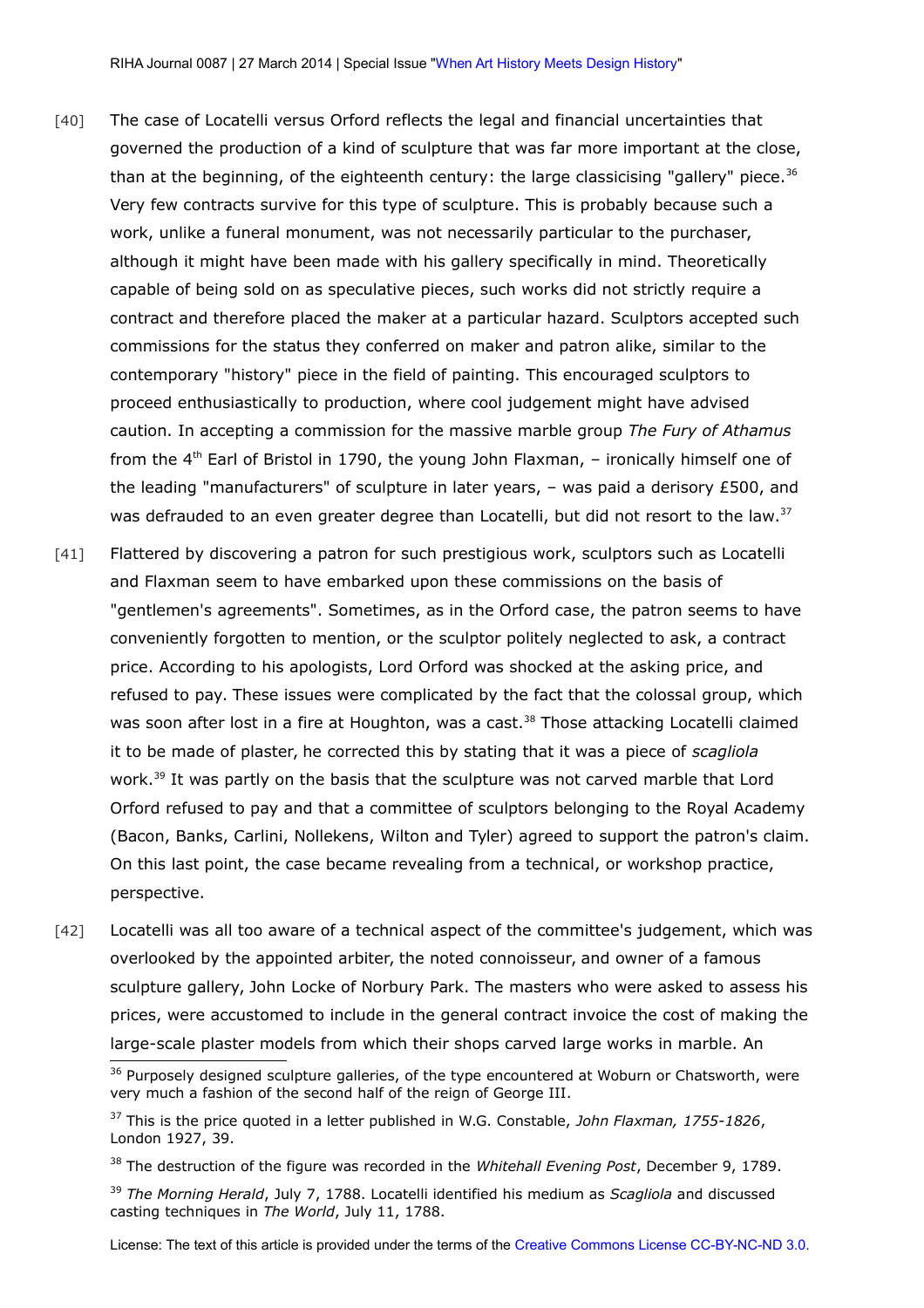insider in London's workshops, Locatelli knew that John Bacon in particular, who had begun his career as a model maker, charged his customers handsomely for the original modelling work and proceeded to add to this the cost of having the workshop translate it into marble. Locatelli understood that a large marble monument or group was essentially a full-scale model turned into statuary by underpaid hirelings. It was hinted that the tight costing of translation allowed the workshop master to award himself generously for the "design" aspect. From Locatelli's point of view, it was therefore hypocritical for men like Bacon to accuse him of overcharging for a mere cast after a model, when their far higher modelling costs were carefully lost in the workshop master's alchemical process of "mensuration".

- [43] Like J.T. Smith, Locatelli was further aware that the large models, cast in plaster from clay, from which workshop teams carved were not generally made, wholly or even in part, by the workshop master himself. It was clear to him that the price at which the great workshop masters had assessed his labours reflected their view of large-scale modelling work, which was not much. By contrast, Locatelli claimed that the modelling of the figure had taken two and half years to complete. When materials were discounted, his daily rate, as fixed by the committee, was calculated at "thirty-pence per diem".<sup>[40](#page-19-0)</sup> Locatelli was outraged: as a member of the Academy of Venice, which he considered of greater international standing than London's Royal Academy, he considered his work the equal of anything produced in the committee members' shops, although they had priced it only as manual labour.
- [44] The case is significant because it reflected the reason why London's sculpture workshops became so large in the eighteenth century: famous "names" were able to tighten costs on manual labour, demand high prices on the basis of a public reputation their employees did not share, and use the profits to control the contracting process. Towards the end of the controversy, Locatelli unsurprisingly resorted to direct attacks, calling John Bacon not just a "monopoly" trader but an "emperor of the arts", who had "never seen Italy and Rome". $41$  He was not alone in this opinion. Seeing how much the sculptor was enriched by public contracts in an era of war, Fuseli was to comment facetiously that if Bacon was given all the marble work for army and navy, they might as well award him the contract for "hams and pork".  $42$
- [45] This case also reveals how long it took a single man, however skilful, to make a colossal group. As his published letters show, Locatelli was crushed by Orford's refusal to pay because he had dedicated himself to this commission for two and a half years – an

<span id="page-19-0"></span><sup>40</sup> *The World*, July 1, 1788.

<span id="page-19-1"></span><sup>41</sup> *The World*, July 18, 1788.

<span id="page-19-2"></span><sup>42</sup> Gunnis, *Dictionary*, 25. Visiting Somerset House regularly, Fuseli was probably put in mind of this by the fact that Bacon's monument to George III stood not only outside the Royal Academy premises but those of the navy victualing offices, too.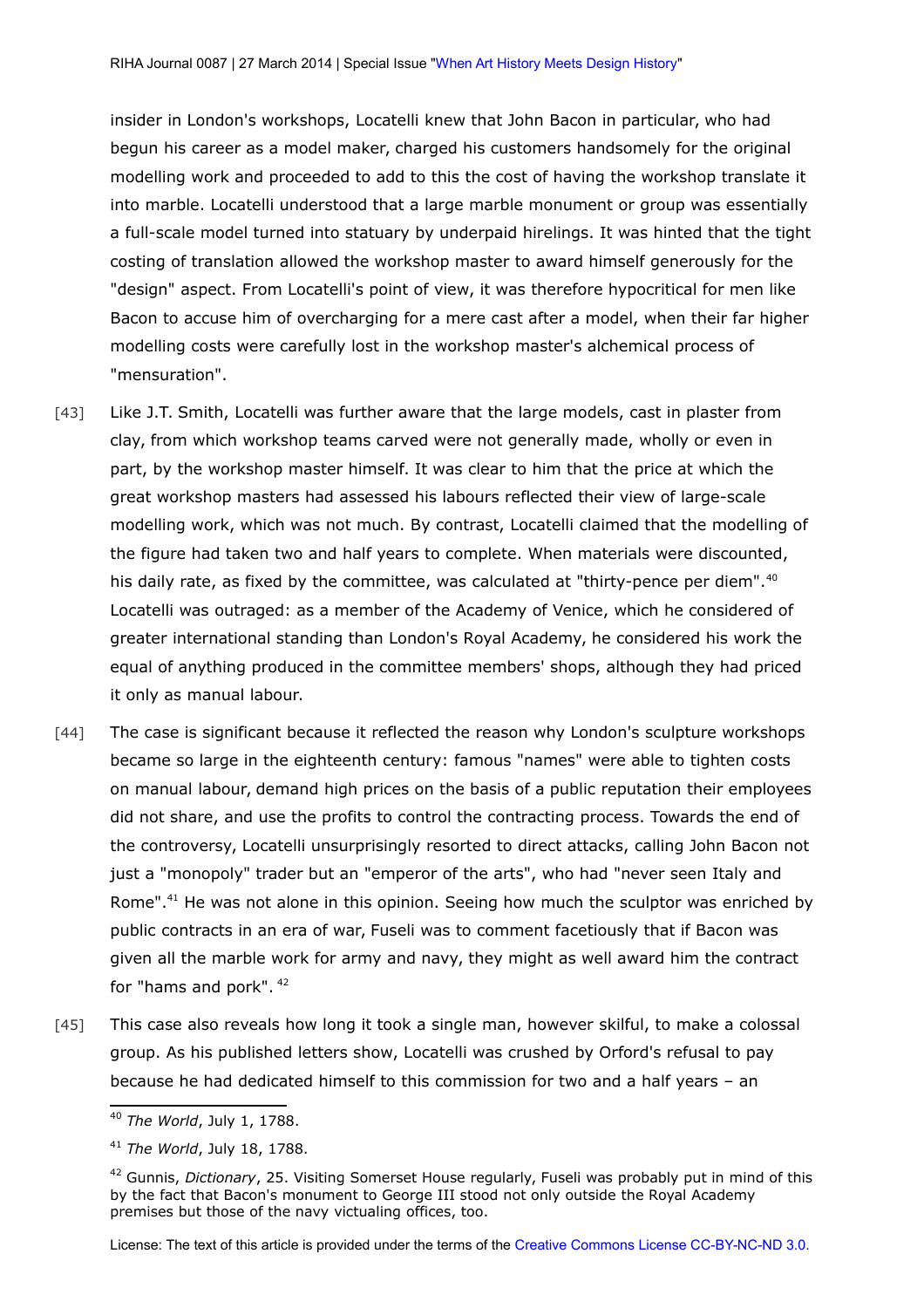indication how long it took a single person to make and cast an ambitious model. In most commissions, modelling was only the start of a process which ended in carving and polishing. Perusing the lists of commissions that were undertaken by John Bacon in his twenty-five-year career as the master of a major sculpture workshop, it is clear that he must have been the overseer of a process of "manufacture" rather than facture. Indeed, it is relevant to remember that the man whom Read and Locatelli saw as the prime "monopoly" trader of their generation had begun life as a modeller for what we now call ceramic "factories". He had been the leading figurative modeller for the Coade casting works, a cross between a ceramics factory and a Hyde Park Corner workshop of the type that was run by John Cheere. Bacon understood manufactories, which is probably why he later introduced pointing machines to the London sculpture trade to improve the efficiency of moving from models to marbles. As Locatelli loudly complained, the costings produced by the likes of Bacon and Nollekens valued him as little more than an "ignorant" worker in a manufactory.<sup>[43](#page-20-1)</sup>

[<top>](#page-0-2)

## <span id="page-20-0"></span>**Conclusion**

- [46] There was a great deal of nationalist discourse on the progress of the art of sculpture in the period following the foundation of the Royal Academy, and particularly during the French Revolution and the Napoleonic Wars.<sup>[44](#page-20-2)</sup> It seems reasonable to ask, whose progress? The great majority of working sculptors who never had a chance of being elected full academicians certainly played their role, but got almost no credit. The very works that were often indicated as examples of "improvement" in the art – the large public war monuments – were most likely to enable the kind of profiteering described above. J.T. Smith and Locatelli were, by no coincidence, most keen to divulge information about how the three dimensional designs of uncredited men had been used in great monuments in Westminster Abbey and St Paul's Cathedral. This was, in some measure, because it was all the more disconcerting that the works that were used to point to Britain's new found splendour in matters of "arts and arms" were actually the sculpture of exploited minions. It was a step away, in terms of the politics of war, from coming to the realisation that it might not have necessarily been the decisions of men in command that had won certain battles.
- [47] The opportunities for profiteering that were presented by the rising demand for war monuments rendered "monopoly" trading, already prevalent before the Seven Years War, a great deal worse. As the London sculpture market grew during the reigns of George III and George IV, we see the emergence of a number of figures who seem to have been

<span id="page-20-1"></span><sup>43</sup> *The World*, June 19, 1788.

<span id="page-20-2"></span><sup>44</sup> See Craske, *Reviving the School of Phidias*, for an account of the role of war in the creation of the idea that a national school of sculpture had emerged, after the foundation of the Royal Academy, and that it was superior to anything in the past.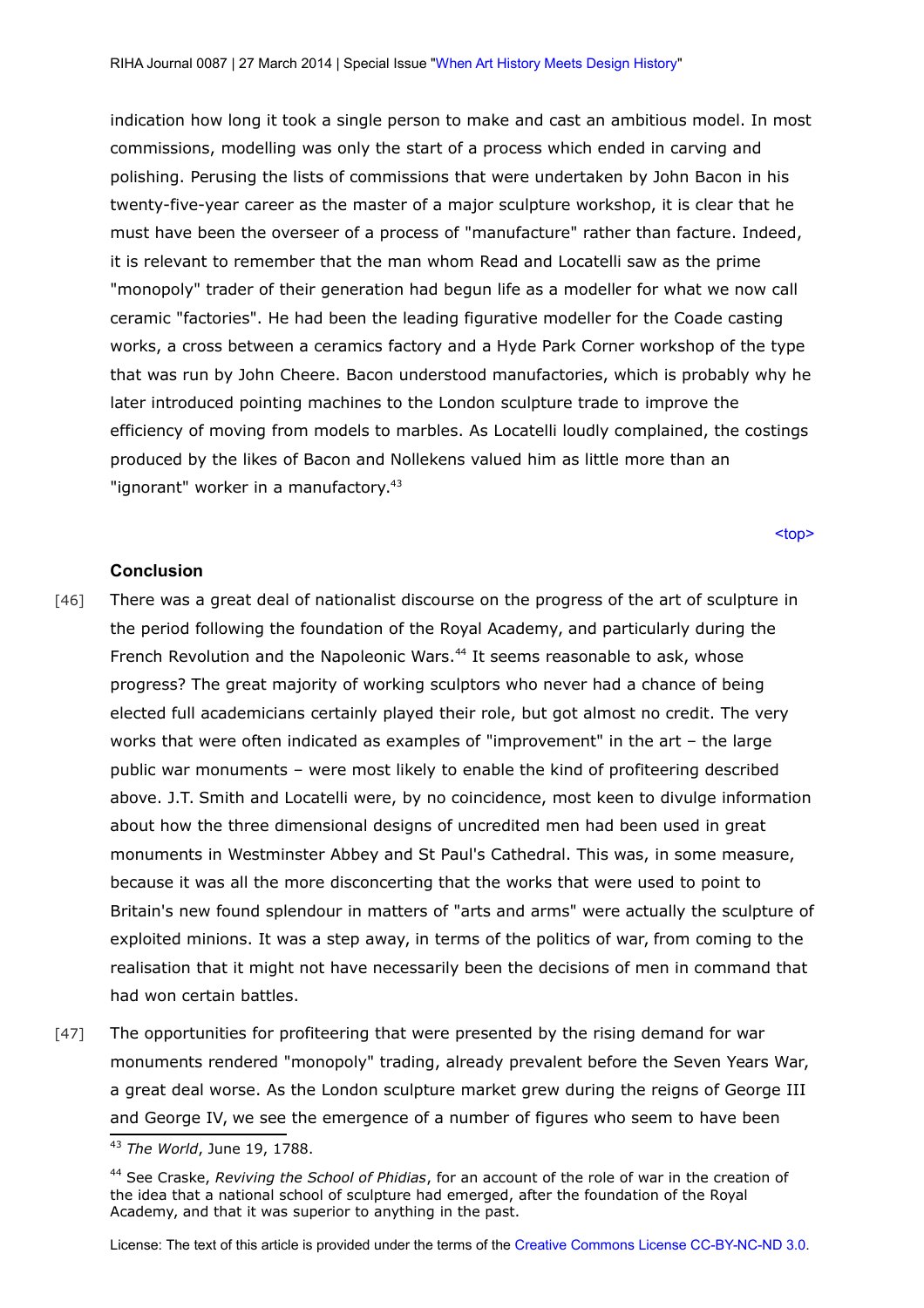involved in the large-scale manufacturing of sculpture: Bacon, Nollekens, Chantrey and Flaxman. Between them, they absorbed many more contracts than any of their predecessors before the Seven Years War, and their profits grew accordingly. Chantrey left approximately one hundred and fifty thousand pounds in his will, nearly twice as much as Nollekens who died twenty years earlier.

- [48] It is significant that both Bacon and Flaxman were grounded in modelling and casting techniques, the latter's father having been an important plaster "figure maker".<sup>[45](#page-21-0)</sup> Excellence in modelling and casting allowed both men to regard the marble carving business as auxiliary to practice; encouraging a factory mentality in which design was considered in separation from efficient manual production. It is no coincidence that both men were conspicuous Christian capitalists; like many prominent manufacturers of the early "Industrial Revolution" they emerged from fringe or dissenting groups in which evangelical paternalism was a central cultural ideal. In Robert Cecil's biography, Bacon, who attended Whitefield's Tabernacle, and was buried there, was largely remembered as an instrument of evangelical piety. Bacon's and Flaxman's apologists stated that the sculptors' evangelical sentiments were evident in the fair way they treated their many dependent workmen. As outlined in the full, two-volume version of *Nollekens and his Times*, J.T. Smith's view of Flaxman was profoundly coloured by the notion that he had treated his workmen in the manner of a Christian father. Nollekens, by contrast, was accused of worshipping mammon alone, and was not protected by a similar veneer of pious intentions. He became the butt of Smith's witty and devastating claims of exploitation and suffered permanent damage to his reputation as an artist.
- [49] The evangelical beliefs of John Bacon (Jnr & Snr) and Flaxman rendered them true believers in the moral mission of the war monuments that enriched them. Flaxman personally campaigned to erect, by patriotic subscription, a colossal monument of Britannia on Greenwich Hill. Had this been made, it would have been a fitting symbol of the nation's aspiration to world dominion. To reach out across the globe, while raising profits for Protestantism, answered to evangelism's deep-held dreams. Bacon was probably likewise committed to Imperial War not just because it enriched him personally, but also because it created opportunities for his brand of evangelical faith. According to a long obituary that appeared in *The Gentleman's Magazine* in 1799, Bacon spent the final years of his life turning his fortune to the cause of monarchy as a bulwark of

<span id="page-21-0"></span><sup>&</sup>lt;sup>45</sup> To some degree, it explains John Flaxman's clear preference for modelling in plaster over terracotta that he had trained in the shop of a plaster "figure maker", his father. It must also be added that Flaxman's modelling techniques, as revealed in the collection of his studio kept at University College London, were typical of the times. For some reason, not fully accounted, the models of early nineteenth-century British sculptors, such as Chantrey and Richard Westmacott, do not survive in terracotta. These shops all worked from plasters, which were preserved.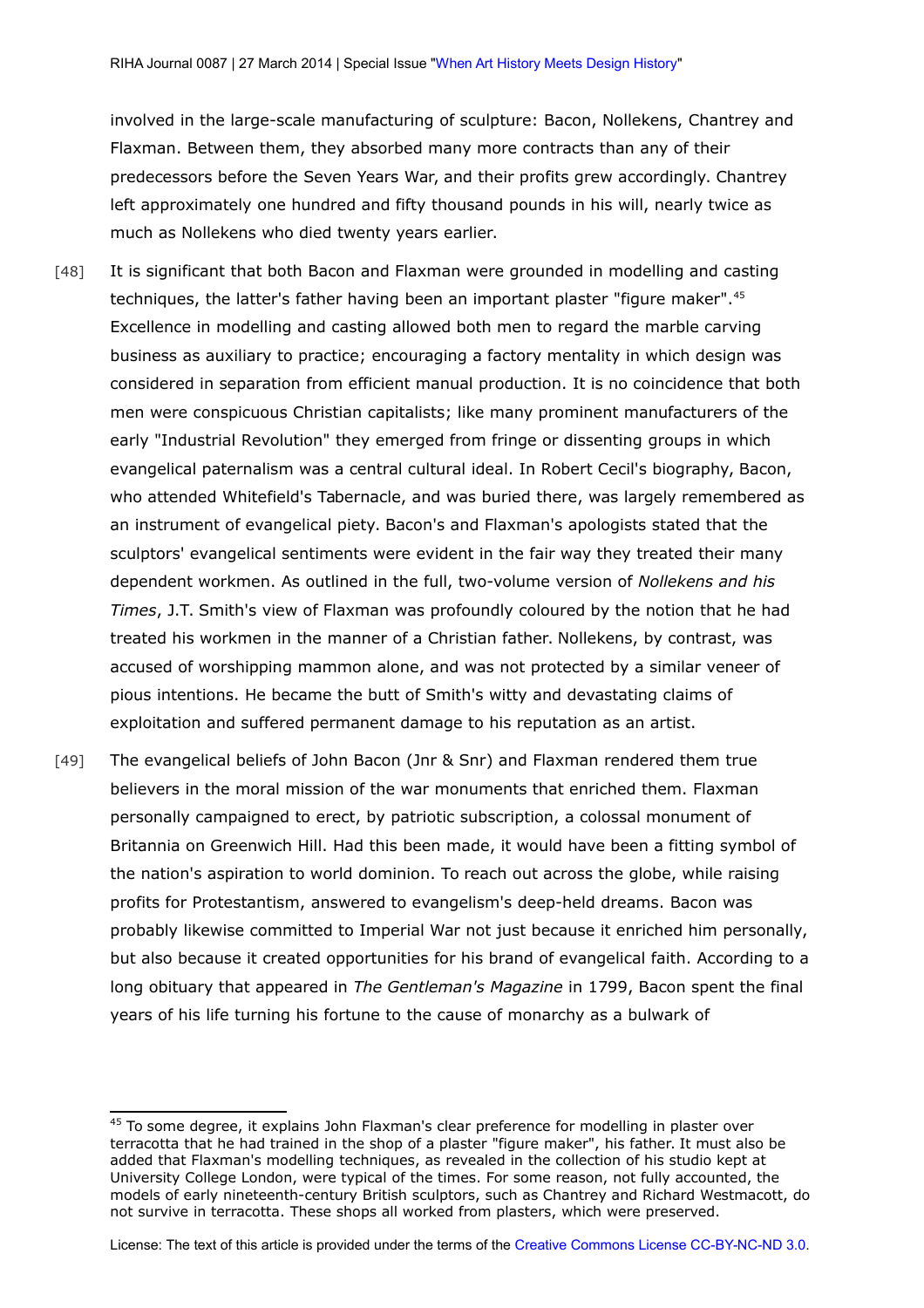Protestantism, against revolution.<sup>[46](#page-22-0)</sup> He established his own loyalist militia regiment in his Newman Street premises and contributed handsomely to loyalist fundraising initiatives.

- [50] It was clearly in the vested interest of a man wishing to be a large-scale producer of sculpture to become a proponent of a conservative social order. This was most completely exemplified by Francis Chantrey, although he was far too practical and prosaic to be swayed by evangelical sentiments. At the outset of his career, Chantrey, whose immediate family were humble, seems to have moved in "radical" circles.<sup>[47](#page-22-1)</sup> His breakthrough work was a terracotta bust of the definitive "radical", Horne Tooke, which was shown at the Royal Academy in 1811. Chantrey, however, like many of the "great" workshop masters was fortunate in his relations and made a good marriage. His wife, a cousin from a wealthy branch of his family, brought him a considerable dowry with which he was enabled to head a hugely productive workshop. Based on the letters published by George Jones, Chantrey the workshop master gave every appearance of turning into an arch-conservative, whose friendship with Walter Scott was based on a common political view of the world. As in Bacon's case, the road to economic and social advancement started with a bust of George III. Put on exhibition at the Guildhall in 1811, this bust established Chantrey as the natural choice for a courtly elite.
- [51] In hindsight, it is difficult to determine whether struggling small-scale producers turned against various manifestations of "establishment" because of their professional hardships, or whether these troubles were caused by their political reluctance to play at being socially acceptable gentlemen. There was, however, a record of political radicalism among those London sculptors who did not become large-scale manufacturers or chose not to be "monopolisers". Thirty years after coming to London, where he spent much of his time as a sub-contracted relief carver, the erstwhile Prussian court sculptor John Eckstein moved to Philadelphia in 1794.<sup>[48](#page-22-2)</sup> Thomas Banks was, famously, called to witness in the Treason Trials of 1794, and was implicated, along with Horne Tooke, in a conspiracy against the crown. Banks took a number of important commissions for public monuments but even a cursory look at his list of contracts suffices to see how much smaller his workshop was than Bacon's. Locatelli, like Eckstein, left Britain for the Continent in the midst of the Revolution (1796), when other, more courtly, European artists headed in the opposite direction. He eventually found himself in the employ of Napoleon.<sup>[49](#page-22-3)</sup> Locatelli's compatriot and associate, Joseph Ceracchi, who served as similar role to him in the workshops of London between 1772 and 1791, definitely became a firebrand revolutionary. He moved

<span id="page-22-0"></span><sup>46</sup> *The Gentleman's Magazine*, 1799, 810.

<span id="page-22-1"></span><sup>47</sup> See the account of Chantrey in *The European Magazine*, January 1822, 3-5. It does not mention Chantrey's youthful politics but suggests an early struggle which may well explain an identification with Tooke.

<span id="page-22-2"></span><sup>48</sup> Gunnis, *Dictionary*, 139-140.

<span id="page-22-3"></span><sup>49</sup> Gunnis, *Dictionary*, 240-241.